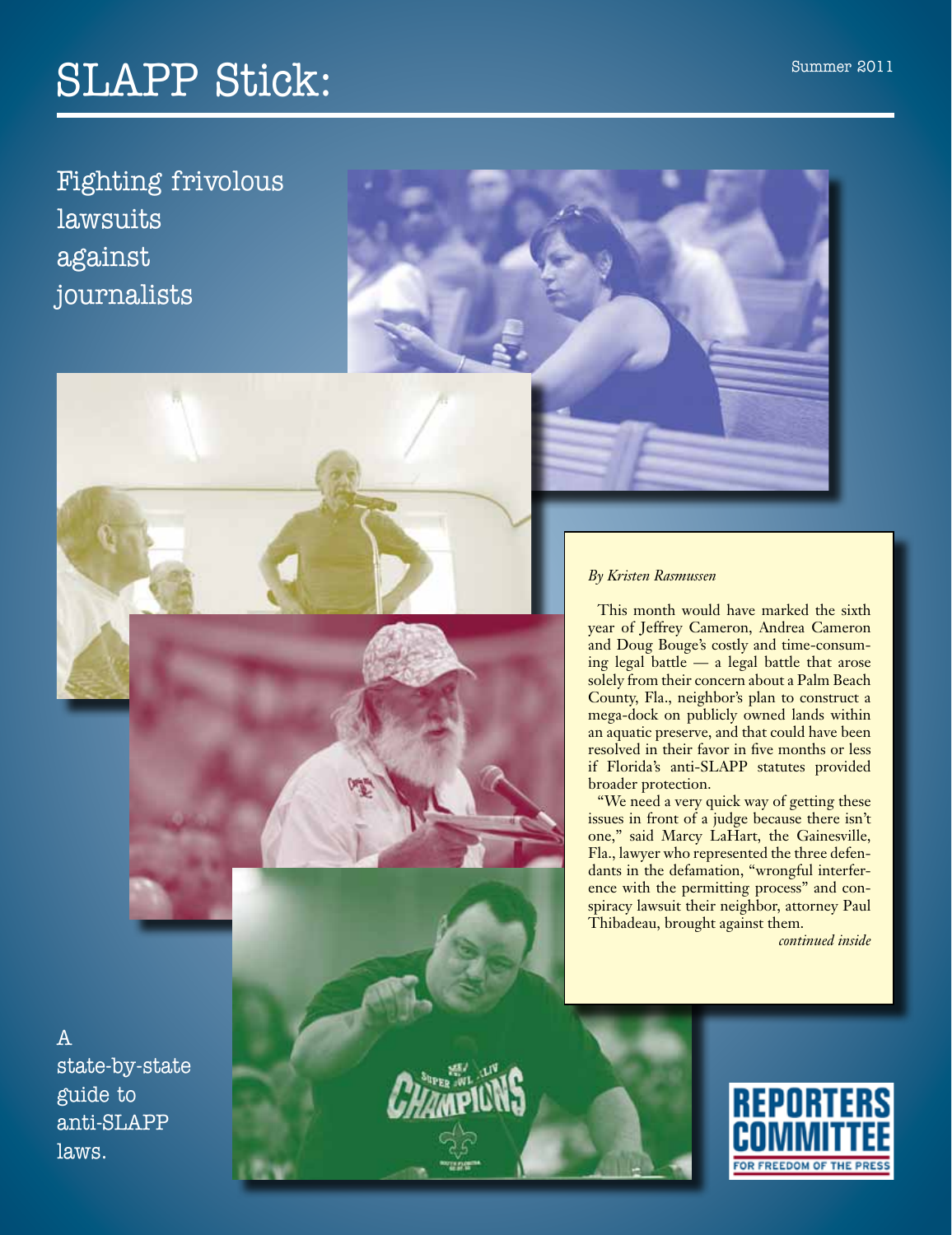"A SLAPP suit is a desperate attempt by a powerful person to silence a dissenting voice. It is an abuse of the legal system that should not go unpunished."

— Baltimore journalist Adam Meister

Thibadeau alleged that the defendants' public opposition to his application for a permit to build the 270-foot dock caused the local body that manages parts of the river on which he planned to build the structure to administratively challenge the dock permit. Thibadeau sought \$100,000 in damages from Bouge and the Camerons, the amount of money he claimed he expended in defending the permit application.

"[This case is] the poster child for why we need a strong anti-SLAPP provision," LaHart said.

Short for strategic lawsuits against public participation, SLAPPs have become an all-too-common tool for intimidating and silencing critics of businesses, often, as in the Florida case, involved in environmental and local land development issues.

A Dallas land developer in October 2008 sued the author and publisher of a book that criticized his involvement in a city's eminent domain plan, alleging 79 separate grounds for defamation. Finding that none of the statements at issue defamed the plaintiff, a Texas appellate court in July threw out the claims in *Main v. Royall*, a case that came to exemplify why Texas enacted an anti-SLAPP law this past legislative session.

Indeed, most suits of this nature would likely fail on their legal merits if fully litigated. Yet, the individuals who bring them meet their objective if they effectively prevent opponents from speaking out. Although most are brought under the guise of a defamation claim, SLAPP suits could just as easily come as accusations of trademark infringement, emotional distress or, like the Florida case, conspiracy or interference with some type of process or business relationship, as in a claim of interference with contract or economic advantage.

#### **A statutory solution**

To prevent this chilling effect on speech about matters of public concern, 27 states, along with the District of Columbia and U.S. territory of Guam, have enacted specific anti-SLAPP laws. Moreover, courts in Colorado, Connecticut and West Virginia, which do not have anti-SLAPP statutes, have addressed the problem in several decisions and extended protections somewhat similar to those under some anti-SLAPP statutes. (Bills that would provide remedies for SLAPP defendants were introduced into the Michigan and North Carolina Legislatures and the U.S. Congress this past legislative session, but none have become law.)

Under most anti-SLAPP statutes, the person sued makes a motion to dismiss or strike the case, which the judge is generally required to hear early in the court proceedings, because it involves speech on a matter of public concern. The plaintiff then has the burden of showing a probability that he will prevail in the suit, meaning he must make more than allegations of harm and actually show that he has evidence that can result in a verdict in his favor. After considering this evidence, or lack thereof, the judge determines if the claim has any merit or is merely an attempt to intimidate or silence a critic. If the judge deems the claim meritless, he will grant the defendant's motion to dispose of it. In that case, many of the statutes allow the defendant to collect reasonable attorney fees and court costs from the plaintiff.

Not every unwelcome lawsuit is a SLAPP suit. Rather, the term applies to lawsuits brought to discourage various activities associated with the exercise of the constitutional rights to free speech and to petition the government. Although the specific activities a lawsuit must target to qualify as a SLAPP suit differ among jurisdictions, SLAPP suits generally target speech about issues of public interest or concern, or public participation in government proceedings. Thus, typical SLAPP suits include lawsuits based on: media coverage of newsworthy events; statements or other efforts to report on or oppose a building permit or zoning change; and statements made before a legislative, executive or judicial proceeding or in connection with an issue under review by a governmental body.

#### **Widely disparate levels of protection**

The scope of protected activity varies widely. Commonly recognized as the nation's strongest anti-SLAPP law, the California statute protects "any written or oral statement or writing made in a place open to the public or a public forum in connection with an issue of public interest." Under California law, a website publicly available over the Internet is considered a public forum, so a lawsuit based on any online statement made in connection with an issue of public interest would be subject to early dismissal under the anti-SLAPP statute, assuming other legal standards were met.

This broad protection stands in sharp contrast to the protection under Pennsylvania's anti-SLAPP law, which applies only to individuals petitioning the government about environmental issues.

Likewise, the scope of protection under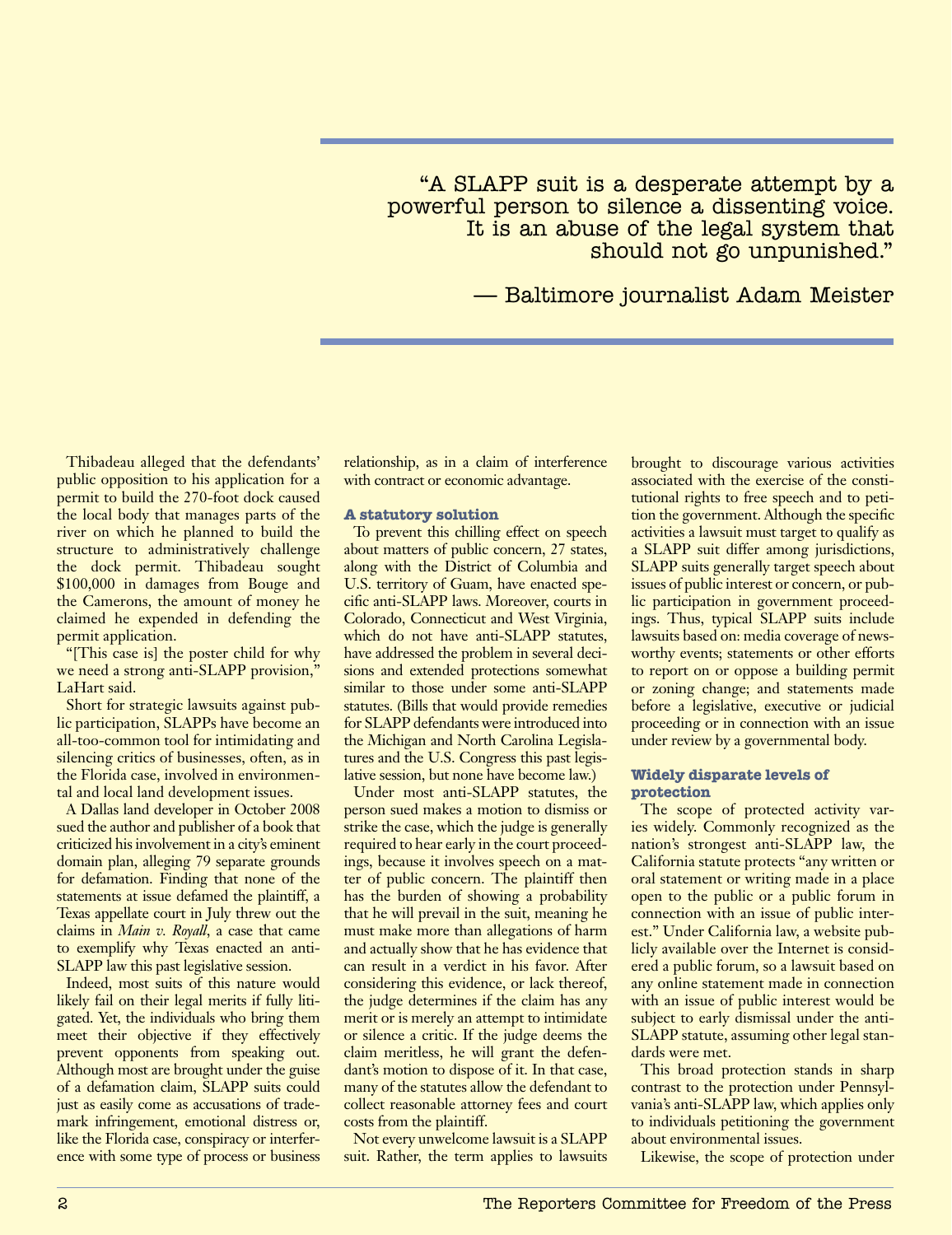both of Florida's anti-SLAPP statutes is relatively narrow and unlikely to protect journalists and others engaged in publishing activities. One prohibits the government from suing "a person or entity without merit and solely because such person or entity has exercised the right to peacefully assemble, the right to instruct representatives, and the right to petition for redress of grievances," while the other applies only to homeowners in a homeowners' association. Thus, Florida has not adopted a statute that addresses civil SLAPP suits like the one the Palm Beach County homeowner brought against the three neighbors who opposed his plan to build a dock.

However, Florida does have a statute that allows a defendant who can show that a losing plaintiff brought a claim without any factual or legal support for it to recover attorney fees from the other side. LaHart relied on this law when she asked a judge to order the neighbor to pay the more than \$100,000 she said her clients would have incurred in attorney fees during the six years of unnecessary litigation had LaHart not represented them for free.

The plaintiff, just weeks before the case was scheduled for trial, voluntarily dismissed the claims after LaHart notified him of her intent to seek attorney fees under this statute.

"The Court finds that the action filed by the Plaintiff was a frivolous lawsuit in retaliation against these Defendants for engaging in their constitutionally protected activities," Florida Judge David F. Crow said in his June order granting LaHart's motion for attorney fees, noting the plaintiff's lack of reasonable inquiry and good faith basis for his allegations.

The plaintiff, who claimed an attorneyclient privilege or lack of knowledge in response to deposition questions about the charges, had no support for his allegations that a petition against the proposed dock and an alleged misstatement about its dimensions defamed him, Crow held.

"The Defendants' freedom to petition their government and speak their minds regarding matters of public concern are among the most basic fundamental constitutional rights guaranteed to the citizens of this state," he said. "Clearly the purpose of [the statute] is to deter frivolous pleadings by placing the financial responsibility upon those who engage in such activities. . . . This is the situation when such sanctions are proper."

Accordingly, the judge was scheduled to hold a hearing in August to determine the amount of fees the plaintiff must pay LaHart, she said. While this statute may help alleviate the financial burden of

# Anti-SLAPP laws and journalists

The Reporters Committee rated on a scale of 1 to 4 stars each jurisdiction with a statute or cases addressing meritless lawsuits brought to silence speech about a public issue. The evaluation is based on the scope of protection for speech by journalists — defined broadly as those who gather and disseminate information to the public — and was calculated as follows:

- The addition of one star for the existence of an anti-SLAPP statute or case law addressing the causes of actions;
- The addition of one star for protection for speech made in any forum in connection with an issue of public concern or interest, not just speech made before a governmental body;
- The addition of one star for protection for speech made in connection with any issue of public concern or interest, not just speech made in connection with an issue under consideration by a governmental body or speech designed to procure favorable government action (those statutes that broadly define issues of public concern or interest to include topics ranging from the government to economic well-being are awarded a star under this criterion);
- The addition of one star for the mandatory, not just the permissive, award of costs and attorney fees to a prevailing SLAPP defendant; and
- The subtraction of one star for the inclusion of additional burdens, such as a requirement that the SLAPP suit be brought in "bad faith" or that the statements be made without knowledge of or reckless disregard for their falsity.

| Rating         | <b>State</b>         | Statute/<br>case law?   | Any forum?   | Any public<br>issue? | <b>Mandatory</b><br>attorney<br>fees/costs? | <b>Additional</b><br>burden? |
|----------------|----------------------|-------------------------|--------------|----------------------|---------------------------------------------|------------------------------|
| ☆☆☆            | Arizona              | ✓                       | √            |                      | ✓                                           |                              |
| ☆☆             | Arkansas             | $\checkmark$            | ✓            |                      | ✓                                           | $\cdot$ /                    |
| ****           | California           | $\checkmark$            | $\checkmark$ | ✓                    | ✓                                           |                              |
| ☆☆             | Colorado             | $\checkmark$            | J            |                      |                                             |                              |
| $\mathbf{x}$   | Connecticut          | ✓                       |              |                      |                                             |                              |
| ☆☆             | Delaware             | ✓                       | ✓            |                      |                                             |                              |
| 부부부            | District of Columbia | ✓                       | ✓            | ✓                    |                                             |                              |
| 주주             | Florida              | $\checkmark$            |              |                      | ✓                                           |                              |
| ***            | Georgia              | $\checkmark$            | ✓            |                      | J                                           |                              |
|                | ☆☆ Hawaii            | ✓                       |              |                      | ✓                                           |                              |
| ☆☆☆☆ Illinois* |                      | $\overline{\checkmark}$ | $\checkmark$ | $\checkmark$         | J                                           |                              |
| <b>☆☆☆</b>     | Indiana              | ✓                       | ✓            | ✓                    | ✓                                           | $\cdot$ /                    |
| ****           | Louisiana            | ✓                       | ✓            | ✓                    | ✓                                           |                              |
| ***            | Maine                | ✓                       | ✓            | ✓                    |                                             |                              |
| ☆☆             | Maryland             | ✓                       | ✓            | ✓                    |                                             | $\cdot$ /                    |
| 부부부            | Massachusetts        | $\checkmark$            | ✓            |                      | ✓                                           |                              |
| ***            | Minnesota            | $\checkmark$            | ✓            |                      | ✓                                           |                              |
| ☆☆             | Missouri             | $\checkmark$            |              |                      | J                                           |                              |
| ***            | Nebraska             | J                       | ✓            |                      |                                             |                              |
| 소소             | Nevada               | ✓                       | ✓            |                      | ✓                                           | $\cdot$ /                    |
| 소소             | New Mexico           | J                       |              |                      | J                                           |                              |
| ☆☆             | New York             | ✓                       | ✓            |                      |                                             |                              |
| $\mathbf{x}$   | Oklahoma             | ✓                       |              |                      |                                             |                              |
| ****           | Oregon               | ✓                       | ✓            | ✓                    | ✓                                           |                              |
| ☆☆             | Pennsylvania         | ✓                       | ✓            |                      | ✓                                           | $\cdot$ /                    |
| ****           | Rhode Island         | ✓                       | ✓            | ✓                    | ✓                                           |                              |
| ☆              | Tennessee            | ✓                       |              |                      | ✓                                           | $\cdot$ /                    |
| ****           | Texas                | ✓                       | ✓            | ✓                    | ✓                                           |                              |
| ☆☆             | Utah                 | ✓                       | ✓            |                      |                                             |                              |
| 장장장장           | Vermont              | ✓                       | ✓            | ✓                    | ✓                                           |                              |
| 부부부부           | Washington           | ✓                       | ✓            | ✓                    | ✓                                           |                              |
| ☆              | West Virginia        | ✓                       |              |                      |                                             |                              |
| ***            | Guam                 | J                       | J            |                      | ✓                                           |                              |

\* However, the language is vague and has not been tested in court.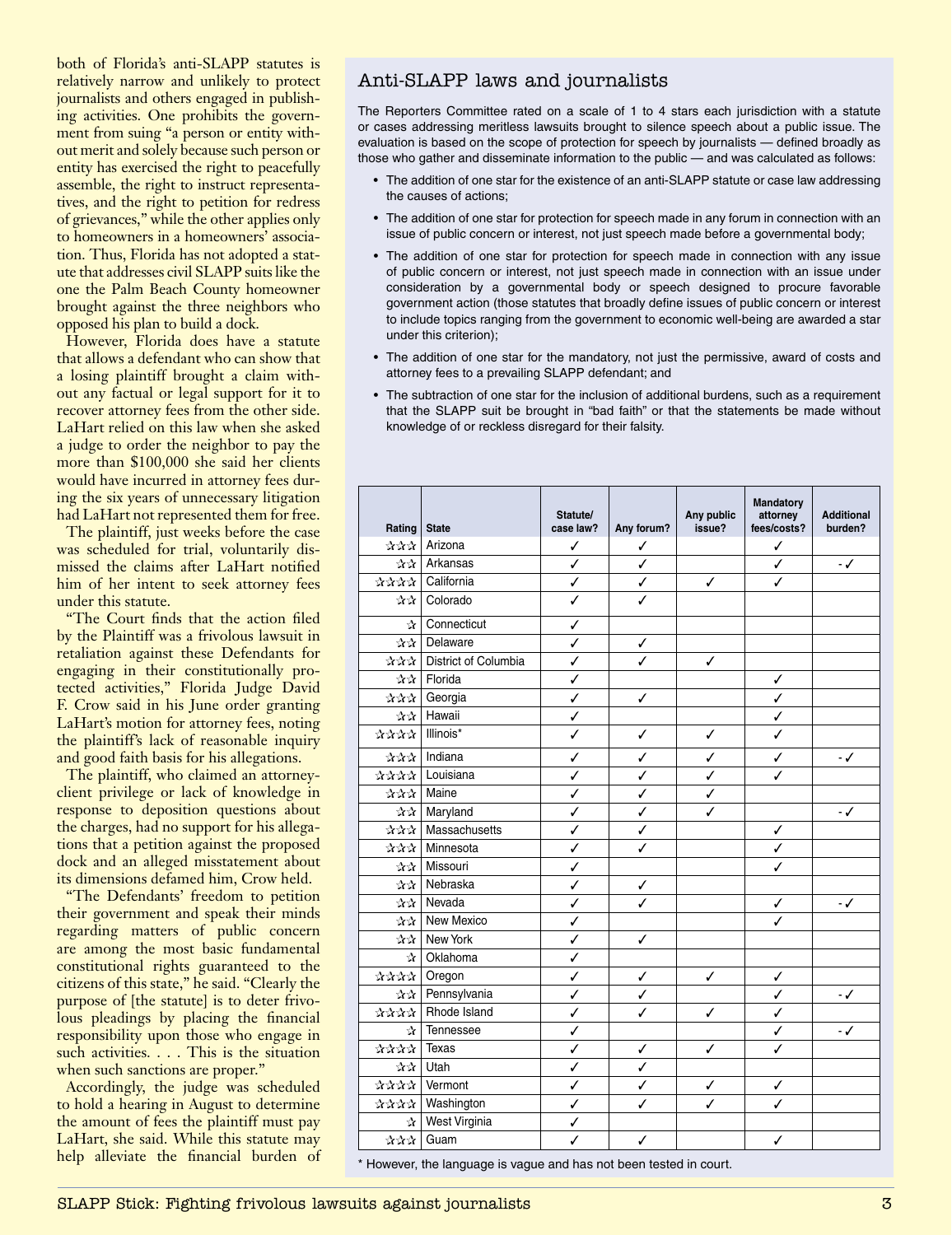civil SLAPP-like suits, it lacks the other important protections of specific anti-SLAPP laws, namely the ability to dispose of a meritless claim early in the court proceedings, she added.

#### **A SLAPPed blogger's push for reform in Maryland**

Although an award of court costs and attorney fees is not authorized under Maryland's anti-SLAPP law — the only one nationwide without such a provision — the measure helped Baltimore journalist Adam Meister avoid an even heftier cost: \$21 million in damages a city official was seeking in her defamation and emotional distress lawsuit over one of Meister's online posts.

In a March column for the Baltimore section of news site examiner.com, Meister asserted that City Councilwoman Belinda Conaway lives outside Baltimore while representing its Seventh Electoral District, in violation of the Baltimore City Charter. As support for these allegations, Meister relied on a sworn statement signed by Conaway and homestead property tax exemption records that identify her Randallstown, Md., home as her principal residence.

Alleging that she has had difficulty sleeping and dealing with others, and became short-tempered and ill because of the stress and distress the column caused, Conaway sued Meister and the owners of the site. Meister filed a motion to dismiss the suit under the state anti-SLAPP statute. (The Reporters Committee for Freedom of the Press filed a friend-of-the-court letter brief in support of Meister's motion.)

At a hearing on the motion, Conaway announced she was dropping the suit because she had, in fact, signed a document stipulating that the Randallstown address was her primary residence for tax purposes. Her lawyer told the judge the councilwoman signed the document by mistake years ago and did not see it again until after filing the lawsuit in May, although Baltimore County property tax records are available online.

Although Meister was represented for free, he still incurred court costs, though he said the greater expense was the threat to free speech, a "vital aspect of American life."

"When I first heard about this, it was May 10, and they didn't serve me until June 1. From May 10 to June 1, the burden was 'Are they going to serve me? I've got to find a lawyer, everyone is telling me to find a lawyer,'" Meister said in a telephone interview shortly after the hearing. "It took away from seeing family of mine, I had to talk to lawyers on the phone instead of going to an event, little things like that. . . . Once I was served, I really had to be careful, because I knew it was real. I had to be careful about what I wrote. I realized that was part of what they were trying to do here. I just kept thinking, 'I have to be quiet.'"

As such, Meister said he hopes to pressure the Maryland General Assembly to amend the state anti-SLAPP statute to provide more protection to successful defendants by allowing them to recover costs and attorney fees.

"A SLAPP suit is a desperate attempt by a powerful person to silence a dissenting voice," he said. "It is an abuse of the legal system that should not go unpunished. There should be meaningful penalties for SLAPP suits in Maryland so others do not attempt to chill free speech in this way in the future."

As the Maryland law indicates, the procedures required and protections provided under anti-SLAPP statutes vary among states. In addition to those mentioned above, other common provisions include expedited appellate review of orders denying motions to dismiss and limits on discovery while the court considers a motion to dismiss under the anti-SLAPP law.

Common to all anti-SLAPP statutes, however, is their intent to provide a quick and painless dismissal of meritless claims based on the exercise of the rights of free speech or petition before they amass a mountain of attorney fees that forces those speaking out about matters of public concern into silence. Without the legislative remedy, speech about important issues often remains chilled, anti-SLAPP advocates in those jurisdictions say.

"I've had more than one client back out of a case or not take an appeal because they were served with one of these [frivolous] suits, even though it was baseless," said Florida environmental attorney LaHart, referring to clients' challenges of various land developers' actions.

#### **State-by-state guide**

The following is a state-by-state guide to each jurisdiction's anti-SLAPP law. Most of the information was compiled by Texas media attorney Laura Prather, a partner at the law firm of Sedgwick LLP, who was a driving force behind the state's enactment of an anti-SLAPP statute this past legislative session.

This guide outlines:

\* the type of petition or free-speech activities that qualify for protection;

\* the procedural mechanisms and evidentiary standards required to obtain early dismissal of a SLAPP suit;

\* whether and to what extent an anti-SLAPP motion suspends discovery proceedings — the procedures by which parties to legal actions ask each other to produce documents, sit for a deposition or answer formal written questions;

\* the availability of immediate (meaning before the case proceeds to trial) appellate review of a trial court's denial of a motion to dismiss or failure to rule on such in an expedited manner;

the availability of expedited review (meaning an accelerated briefing and hearing schedule when the case does end up before an appellate court);

\* the recovery of attorney fees and court costs incurred in defending a SLAPP suit, and whether an award of such is mandatory or permissive; and,

\* the availability of additional remedies such as actual or punitive damages, sanctions or a private cause of action.

Some references to case law have been included where courts have provided further guidance on the statute. Instances where the law of a jurisdiction differs significantly from that of others are noted.

This guide is meant as a general introduction for journalists to the state of the law concerning a specific statutory remedy available to some defendants sued for activities related to the exercise of their rights to free speech or to petition the government. It does not replace the legal advice from an attorney in one's own state when confronted with a specific legal problem. Journalists who have additional questions or who need to find a lawyer with experience litigating these types of claims can contact the Reporters Committee at (800) 336-4243.

# **Alabama**

There is no statute or cases in Alabama addressing SLAPP suits.

# **Alaska**

There is no statute or cases in Alaska addressing SLAPP suits.

#### **Arizona**

Arizona's anti-SLAPP law protects against SLAPP suits brought in retaliation for the exercise of one's right to petition the government. Ariz. Rev. Stat. Ann. § 12-751 (2011). Protected petition activities are statements made as part of an initiative, referendum or recall effort, or those submitted to a governmental body concerning an issue under review by that body to influence governmental action or results. Governmental proceedings before or to which these protected statements may be made or submitted include any non-judicial proceeding by an officer, official or body of the federal government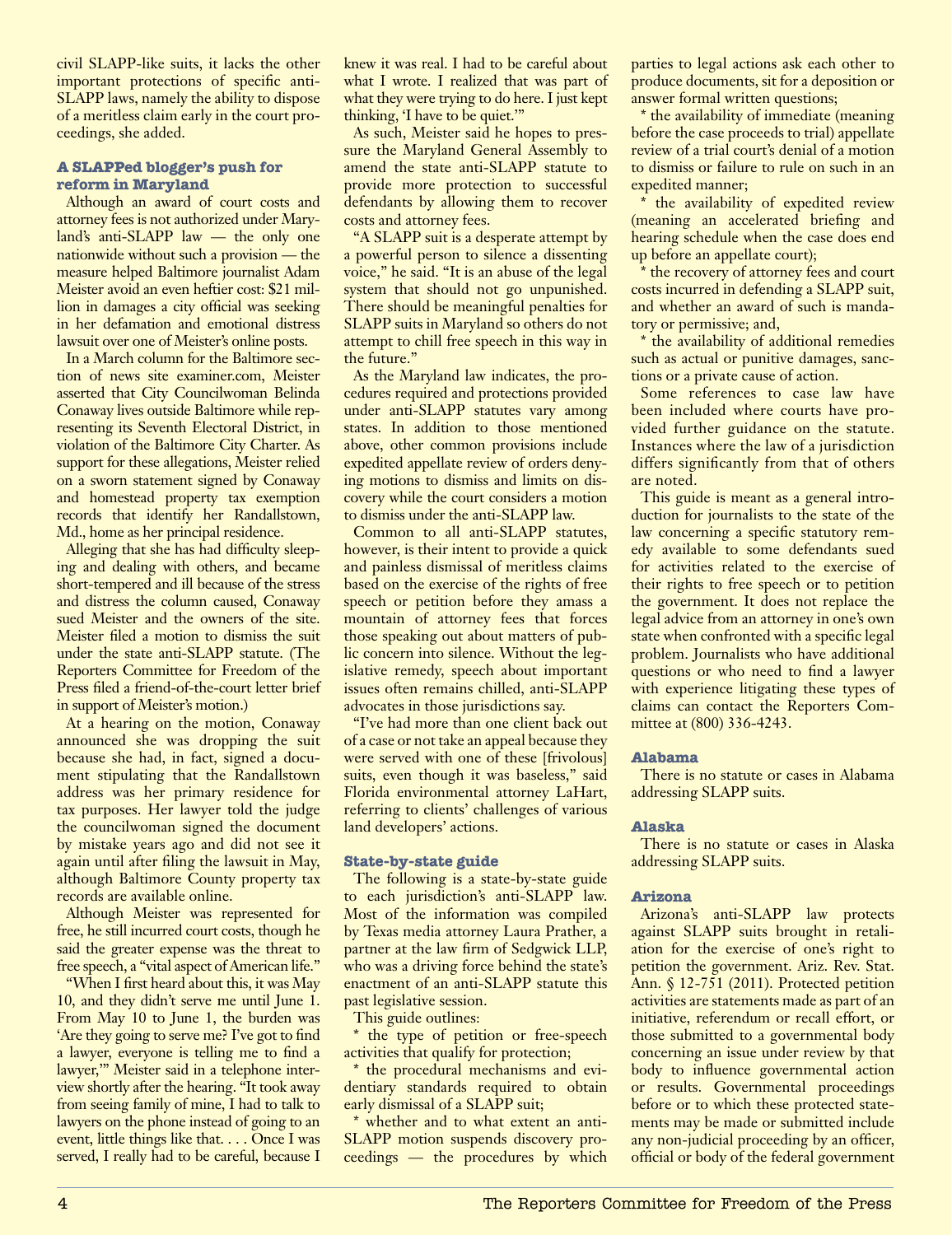**Many anti-SLAPP statutes are limited to protecting citizens who inject themselves into controversies before public bodies, rather than covering anyone who speaks out in any forum about a public issue. Such limited laws are of little use to journalists.**



or the state and any of its political subdivisions, including local boards and commissions.

The Arizona anti-SLAPP statute gives defendants the ability to file a motion to dismiss claims infringing the exercise of this right of petition. § 12-752. The court must give "calendar preference" to the case and conduct an expedited hearing on the motion to dismiss.

Arizona's anti-SLAPP law is one of only a handful to not address whether a SLAPP defendant's motion to dispose of the claim will suspend discovery proceedings. The statute requires an Arizona court to grant the motion to dismiss unless the plaintiff can show that the defendant's claimed exercise of the petition right lacked any reasonable factual support or arguable basis in law, and his acts caused actual injury to the plaintiff. In making this determination, the court considers the plaintiff's complaint, the SLAPP defendant's motion to dismiss and sworn statements containing facts on which the assertions in those documents are based.

If a SLAPP defendant prevails on a motion to dismiss, the statute mandates that the court award him court costs and attorney fees. Conversely, if the court finds that the motion to dismiss was frivolous or brought solely to delay the proceedings, it "shall" award costs and attorney fees to the prevailing plaintiff.

#### **Arkansas**

The Arkansas anti-SLAPP law immunizes from civil liability anyone making a privileged communication or performing an act in furtherance of the rights of free speech or petition in connection with an issue of public interest or concern unless such statements are made with knowledge of or reckless disregard for their falsity. Ark. Code Ann. § 16-63-504 (2010). Acts in furtherance of the rights of free speech or petition in connection with an issue of public concern include statements made before a legislative, executive or judicial proceeding, or those relating to a matter under consideration by a governmental body. § 16-63-503. A privileged communication is a statement made in the course of official duty about an issue of public concern related to the official proceeding, or criticism of any governmental proceeding or official acts of public officers so long as those opinions are expressed without knowledge of or reckless disregard for their falsity.

When a plaintiff files a lawsuit against someone for an act that reasonably could be viewed as a privileged communication or one in furtherance of the rights of free speech or petition in connection with an issue of public interest or concern, the anti-SLAPP statute requires the plaintiff and his attorney to file written verifications under oath certifying that the claim is grounded in fact and warranted by existing law or a good-faith argument for a modification of existing law. § 16-63-505. If the plaintiff fails to make the verification within 10 days of being notified, most likely by the defendant, of its requirement, the court must dismiss the case. § 16-63-506.

If the plaintiff submits the required verifications, the defendant can file a motion to dismiss or strike the case for improper verification. § 16-63-507. The judge will hear the motion within 30 days, barring court emergencies. Discovery activities are placed on hold once the motion is filed, although the judge may order discovery to be conducted if the requesting party can show good cause for it. In ruling on the motion to dismiss or strike, an Arkansas court will likely first determine whether the verification falsely alleges that the claim is not a SLAPP suit. If that is the case, the judge will grant the motion if he also determines that the statements in the verification indicate the plaintiff or attorney either did not believe the legal claim was legitimate or brought it for an improper purpose. § 16-63-505.

If a plaintiff or his attorney submits a false verification, the court will, at the request of the defendant or on its own, impose sanctions against the plaintiff, his attorney or both. The sanctions may include dismissal of the claim and an order to pay "reasonable expenses incurred because of the filing of the claim, including a reasonable attorney's fee." § 16-63-506. Moreover,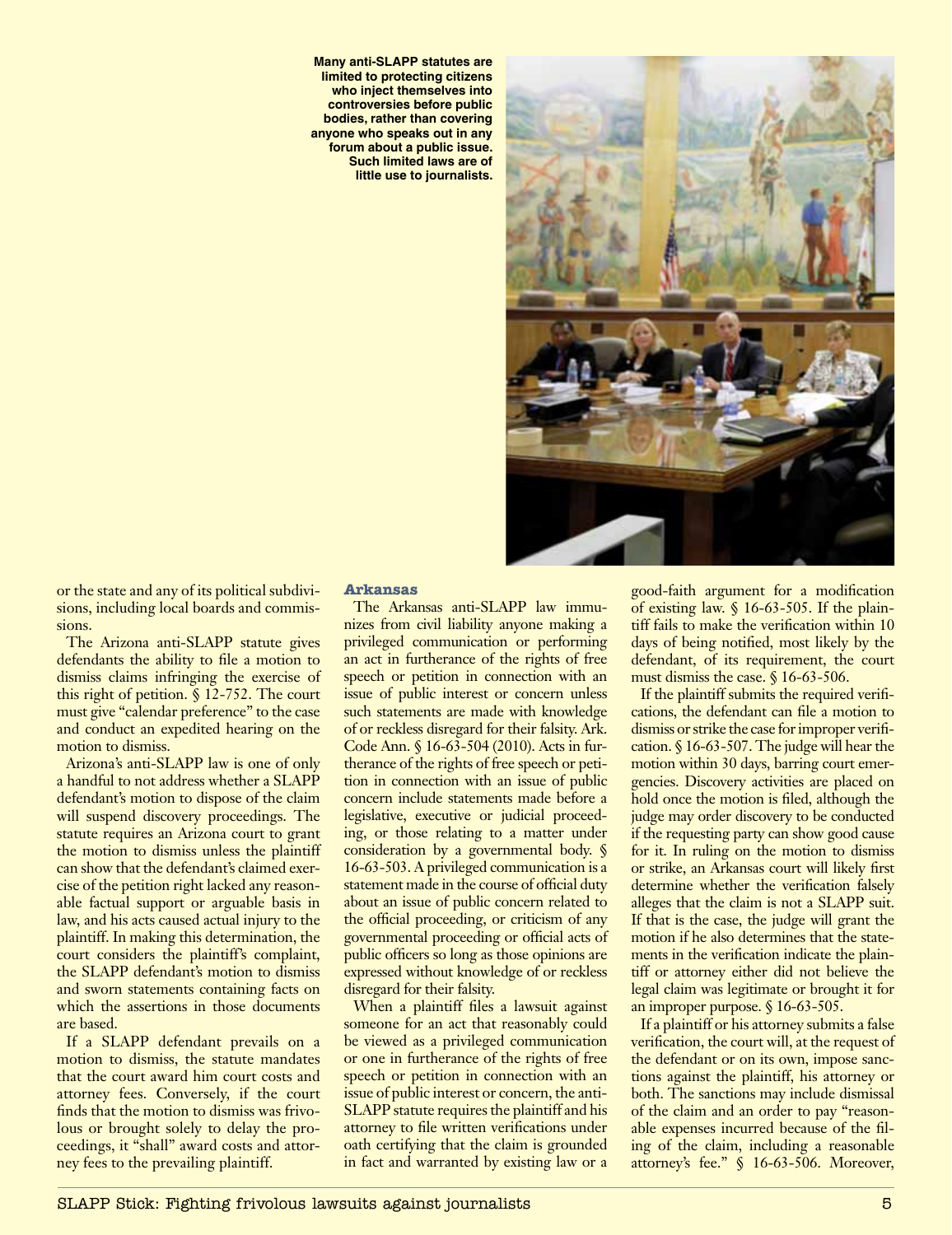a prevailing SLAPP defendant may be entitled to recover damages if he can show that the claim was brought for the purpose of "harassing, intimidating, punishing, or maliciously inhibiting a person or entity from making a privileged communication or performing an act in furtherance of the right of free speech or the right to petition government . . . in connection with an issue of public interest or concern."

# **California**

To challenge a lawsuit as a SLAPP suit in California, a defendant must show that he is being sued for "any act . . . in furtherance of the person's right of petition or free speech under the United States Constitution or the California Constitution in connection with a public issue." Cal. Civ. Proc. Code § 425.16 (2010). Under the statute, the rights of free speech or petition in connection with a public issue include four categories of activities: statements made before a legislative, executive or judicial proceeding; statements made in connection with an issue under consideration by a governmental body; statements made in a place open to the public or a public forum in connection with an issue of public interest; and any other conduct in furtherance of the exercise of free-speech or petition rights in connection with a public issue or an issue of public interest. California courts consider several factors when evaluating whether a statement relates to an issue of public interest, including whether the subject of the statement at issue was a person or entity in the public eye, whether the statement involved conduct that could affect large numbers of people beyond the direct participants and whether the statement contributed to debate on a topic of widespread public interest. Under this standard, statements reporting or commenting on controversial political, economic and social issues, from the local to the international level, would certainly qualify. Conversely, a California court has held that statements about a person who is not in the public eye do not relate to an issue of public interest. *Dyer v. Childress*, 55 Cal. Rptr. 3d 544 (Cal. Ct. App. 2007).

The California anti-SLAPP law allows a defendant to file a motion to strike the complaint, which the court will hear within 30 days unless the docket is overbooked. Discovery activities are placed on hold from the time the motion is filed until the court has ruled on it, although the judge may order discovery to be conducted if the requesting party provides notice of its request to the other side and can show good cause for it. In ruling on the motion to strike, a California court will first determine whether the

defendant established that the lawsuit arose from one of the statutorily defined protected speech or petition activities. *Braun v. Chronicle Publ'g Co.*, 61 Cal. Rptr. 2d 58 (Cal. Ct. App. 1997). If that is the case, the judge will grant the motion unless the plaintiff can show a probability that he will prevail on the claim. Cal. Civ. Proc. Code § 425.16. In making this determination, the court will consider the plaintiff's complaint, the SLAPP defendant's motion to strike and any sworn statements containing facts on which the assertions in those documents are based.

If the court grants the motion to strike, it will impose costs and attorney fees on the other side. Moreover, the California anti-SLAPP law gives a successful defendant who can show that the plaintiff filed the suit to harass or silence the speaker rather than resolve a legitimate legal injury the ability to file a so-called "SLAPPback" suit against his opponent. § 425.18. Under this remedy, a SLAPP defendant who won his motion to strike may sue the person who filed the SLAPP suit to recover damages for abuse of the legal process. Conversely, the defendant must pay the plaintiff's costs and attorney fees if the court finds that the motion to strike was frivolous or brought solely to delay the proceedings. § 425.16. Either party is entitled to immediately appeal the court's decision on the motion to strike.

# **Colorado**

Although there is no statute in Colorado addressing SLAPP suits, the state's highest court has held that, because it threatens the First Amendment rights of speech and petition, a SLAPP suit should face a "heightened standard" from a court considering a defendant's motion to dispose of the claim. *Protect Our Mountain Env't v. Dist. Court*, 677 P.2d 1361 (Colo. 1984). Under this standard, the plaintiff must show that the defendant's petition activities were not immune under the First Amendment because: the defendant's claimed exercise of the petition right lacked any reasonable factual support or cognizable basis; the primary purpose of the petition activity was to harass the plaintiff or achieve some other improper objective; and the activity had the capacity to adversely affect a legal interest of the plaintiff. According to the court, "[t]his standard will safeguard the constitutional right of citizens to utilize the administrative and judicial processes for redress of legal grievances without fear of retaliatory litigation and, at the same time, will permit those truly aggrieved by abuse of these processes to vindicate their own legal rights."

# **Connecticut**

Although there is no statute in Connecticut addressing SLAPP suits, the state's intermediate appellate court discussed the nature of the causes of action in a case that arose from the defendant's act of filing a complaint against the plaintiff-attorney with the state Bar grievance committee. *Field v. Kearns*, 682 A.2d 148 (Conn. App. Ct. 1996). In addressing a friend-of-thecourt brief's suggestion that the plaintiff's lawsuit was essentially a SLAPP suit, the court noted that "[t]he distinctive elements of a SLAPP suit are (1) a civil complaint (2) filed against a nongovernment individual (3) because of their communications to government bodies (4) that involves a substantive issue of some public concern." According to the court, "[t]he purpose of a SLAPP suit is to punish and intimidate citizens who petition state agencies and have the ultimate effect of 'chilling' any such action." Although it stopped short of deciding whether the plaintiff's actions constituted a SLAPP suit, the court agreed that "if bar grievants were not absolutely immune from liability for the act of filing a grievance . . . it would have a chilling result."

Moreover, two different Connecticut trial court opinions adopted a standard requiring a SLAPP suit, in order to be identified and dismissed as such, to be "objectively baseless in that no reasonable litigant could realistically expect success on the merits and . . . conceal[ing] an effort to interfere improperly with the defendant's rights." *Royce v. Willowbrook Cemetery, Inc.*, No. XO8CV010185694, 2003 WL 431909 (Conn. Super. Ct. Feb. 3, 2003); *Arigno v. Murzin*, No. CV960474102S, 2001 WL 1265404 (Conn. Super. Ct. Oct. 2, 2001).

# **Delaware**

The Delaware anti-SLAPP statute protects individuals from legal actions involving public petition and participation. However, such actions are narrowly defined as those brought by a public applicant or permittee in response to the defendant's statements or other efforts "to report on, rule on, challenge or oppose" that application or permission. Del. Code Ann. tit. 10 § 8136 (2011). A public applicant or permittee is defined as "any person who has applied for or obtained a permit, zoning change, lease, license, certificate or other entitlement for use or permission to act from any government body, or any person with an interest, connection or affiliation with such person that is materially related to such application or permission."

The statute allows a defendant faced with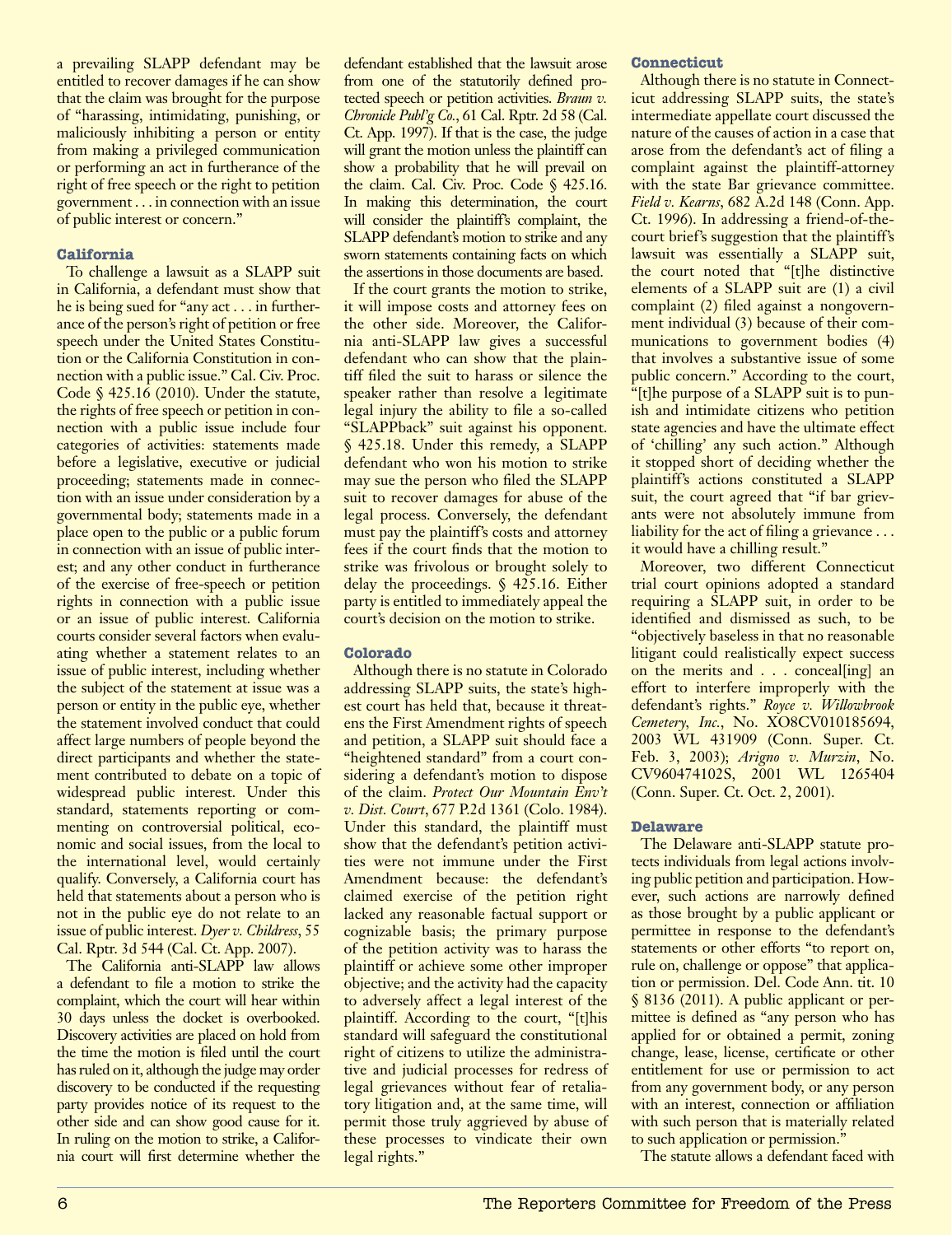an action involving public petition and participation to move to dismiss the complaint. § 8137. Delaware's anti-SLAPP law is one of only a handful to not address the effect of a SLAPP defendant's motion to dispose of the claim on discovery proceedings. The court will grant the motion unless the plaintiff can demonstrate that the claim has a substantial basis in fact and law or a substantial argument for a modification of existing law. The plaintiff must also establish by clear and convincing evidence that the communication was made with knowledge of or reckless disregard for its falsity if such truth or falsity is material to the underlying claim. § 8136. The statute does not specify what evidence the court will consider in making this determination.

If the court grants the motion to dismiss, it may — but is not required to — award attorney fees, costs and actual damages. § 8138. Moreover, it may award punitive damages to a defendant who can demonstrate that the action was brought "for the purpose of harassing, intimidating, punishing or otherwise maliciously inhibiting the free exercise of speech, petition or association rights."

#### **District of Columbia**

The District of Columbia anti-SLAPP Act of 2010, which went into effect March 31, 2011, applies to suits based on acts "in furtherance of the right of advocacy on issues of public interest." D.C. Law 18-0351 (2011). Such an act is defined as a statement made in connection with an issue under consideration by a governmental body or one made in a place open to the public or a public forum in connection with an issue of public interest. The act also applies to suits arising from expressive conduct involving petitioning the government or communicating views to members of the public in connection with an issue of public interest. The act defines an issue of public interest as "an issue related to health or safety; environmental, economic, or community well being; the District government; a public figure; or a good, product or service in the market place." However, certain commercial statements are outside the protection of the act, which specifically excludes from its definition of an issue of public interest "private interests, such as statements directed primarily toward protecting the speaker's commercial interests rather than toward commenting on or sharing information about a matter of public significance."

A motion to dismiss may be brought under the D.C. anti-SLAPP Act, and the court will hold an expedited hearing on the motion and issue a ruling "as soon as practicable" after the hearing. Discovery

activities are placed on hold from the time the motion is filed until the court has ruled on it, although the judge may order "specialized discovery" to be conducted if it "appears likely" that such discovery will enable the plaintiff to defeat the motion to dismiss and is not unduly burdensome. If the defendant can show that the legal action is one involving an act in furtherance of the right of advocacy on an issue of public interest, the court will grant the motion unless the plaintiff can demonstrate that the claim is likely to succeed on its merits. The act does not specify what evidence the court will consider in making this determination.

If the motion to dismiss is granted, dismissal will be "with prejudice," meaning the plaintiff cannot refile the claim. Moreover, the court may — but is not required to — award attorney fees and costs to the prevailing defendant. Conversely, the court may award costs and attorney fees to the plaintiff if it finds that the motion

# Anti-SLAPP legislation in Guam

In addition to 27 states and the District of Columbia, the U.S. territory of Guam also has an anti-SLAPP statute. (No other U.S. territories have such laws.) It immunizes from civil liability acts in furtherance of the constitutional right to petition the government in an attempt to procure favorable action. 7 Guam Code Ann. § 17104 (2010). Under the statute, acts in furtherance of the petition right include seeking relief, influencing action, informing, communicating and otherwise participating in the processes of government.

The Guam anti-SLAPP statute gives defendants the ability to file a motion to dismiss or strike claims that infringe the exercise of the petition right. § 17105.

The court must use a "time period appropriate to preferred or expedited motions," and the defendant is entitled to seek expedited review in the appellate court if the trial court fails to rule on the motion in an expedited fashion, although the statute does not define "expedited." § 17106.

Guam's anti-SLAPP statute is one of only a handful to place an absolute hold on discovery activities from the time the motion is filed until not only the trial court has ruled on it, but until all appeals regarding it are exhausted. That is, Guam courts are not statutorily authorized to order discovery to be conducted if the requesting party can show good cause for it.

The judge will grant a SLAPP defendant's motion to dismiss or strike unless the plaintiff can establish by clear and convincing evidence that the defendant's petition activity is not immune from liability. This standard is met only if the plaintiff demonstrates that the defendant's claim of a protected petition activity was objectively baseless in the sense that no reasonable person would conclude that the act involved petitioning the government and subjectively baseless in the sense that the statements were not genuinely aimed at procuring favorable governmental action, but were actually an attempt to use the governmental process for one's own direct effects. *Guam Greyhound, Inc. v. Brizill*, 2008 Guam 13.

In making this determination, the court will consider the plaintiff's complaint, the SLAPP defendant's motion to dismiss or strike and any sworn statements containing facts on which the assertions in those documents are based. 7 Guam Code Ann. § 17106. Guam's anti-SLAPP statute includes a provision allowing the island attorney general or any governmental body to which the SLAPP defendant's acts were directed to intervene, defend or otherwise support the defendant.

If the court denies the motion to dismiss or strike, the defendant is entitled to an expedited review of the order by the appellate court. However, if the SLAPP defendant prevails, the court will award costs and attorney fees and impose on the plaintiff, his attorney or law firm such additional sanctions "as it determines will be sufficient to deter repetition of such conduct and comparable conduct by others similarly situated."

Moreover, a private cause of action for damages, costs and attorney fees against the person responsible is available to any person, not just the defendant, injured as a result of the SLAPP suit.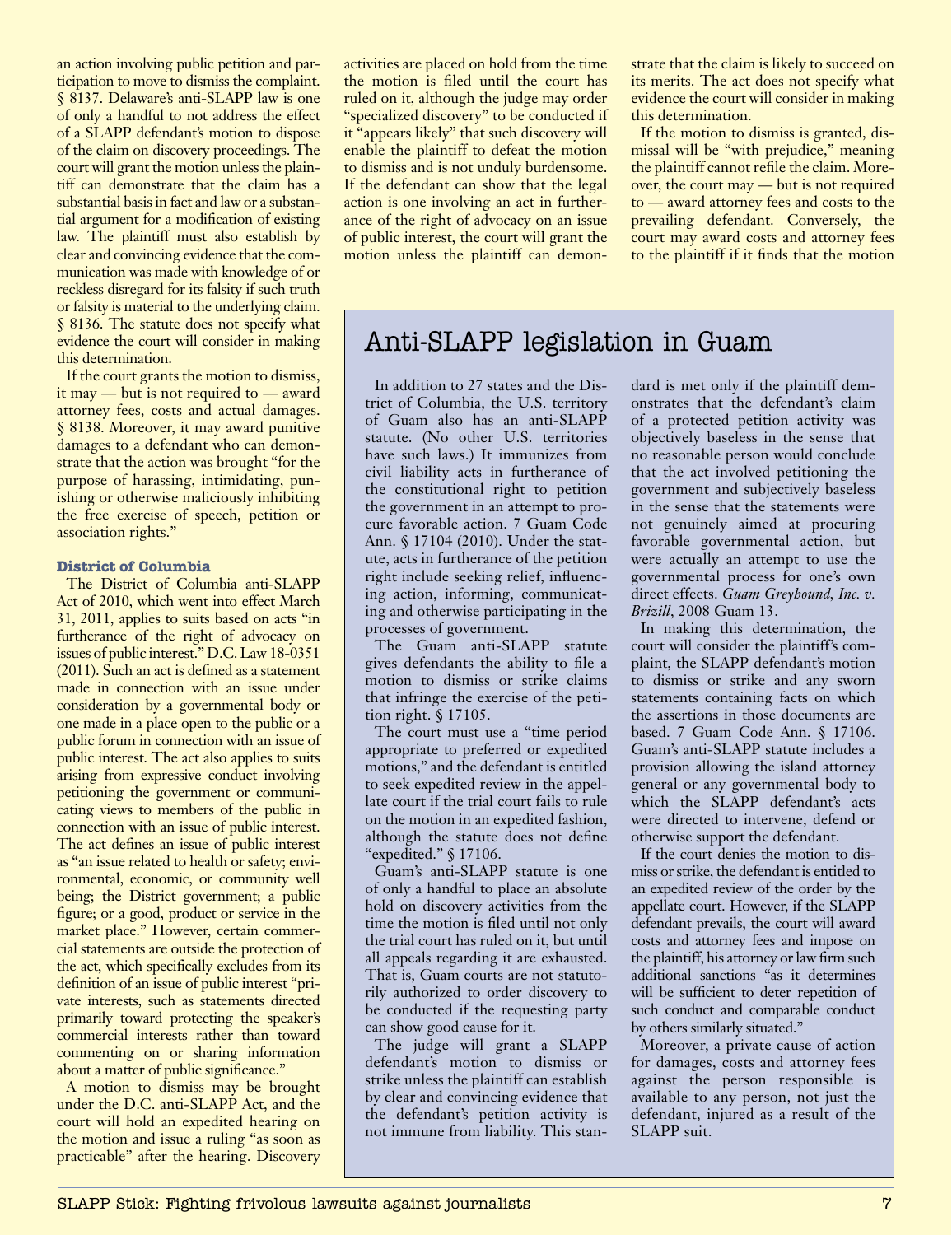to dismiss was frivolous or brought solely to delay the proceedings.

# **Florida**

Florida is the only jurisdiction with two separate anti-SLAPP statutes, and the scope of protection under each is relatively narrow. Fla. Stat. § 768.295 (2011) prohibits any governmental entity from suing "a person or entity without merit and solely because such person or entity has exercised the right to peacefully assemble, the right to instruct representatives, and the right to petition for redress of grievances before the various governmental entities of this state, as protected by the First Amendment to the United States Constitution and [the Florida Constitution]." Fla. Stat. § 720.304(4) (2011) applies only to homeowners in a homeowners' association and prohibits suits by individuals and business and governmental entities based on homeowners' "appearance and presentation before a governmental entity on matters related to the homeowners' association."

Notably, Florida has not adopted any statute that specifically governs civil SLAPP suits — or non-homeowner-related suits brought by a private plaintiff against a private defendant based on the defendant's exercise of his constitutional rights of assembly or petition. However, it does have a statute that allows a defendant who can show that a losing plaintiff brought a claim without any factual or legal support for it to recover attorney fees from the other side. Fla. Stat. § 57.105 (2011). The state's intermediate appellate court upheld an award of attorney fees under this statute to news media defendants for the plaintiff's filing of a frivolous invasion of privacy and conspiracy to defame lawsuit. *Thomas v. Patton*, 939 So. 2d 139 (Fla. Dist. Ct. App. 2006). Moreover, the federal appellate court in Florida has applied a federal rule of procedure to sanction a plaintiff and his attorney after the latter brought uninvestigated, frivolous claims based on protected speech. *Worldwide Primates, Inc. v. McGreal*, 87 F.3d 1252 (11th Cir. 1996); *Worldwide Primates, Inc. v. McGreal*, 26 F.3d 1089 (11th Cir. 1994).

Under Florida's anti-SLAPP laws, a defendant can file a motion to dispose of the claim, which the court will hear "at the earliest possible time." Fla. Stat. §§ 768.295(5), 720.304(4)(c). Florida's anti-SLAPP laws are two of only a handful to not address whether a SLAPP defendant's motion to dispose of the claim will halt discovery proceedings. Besides saying a defendant must show that the suit was brought in violation of the relevant anti-SLAPP law, neither specifies what standard a court uses to decide whether a claim was wrongly brought. In making this determination, the court will consider the plaintiff's complaint, the SLAPP defendant's motion to dispose of the claim and any sworn statements containing facts on which the assertions in those documents are based.

A SLAPP defendant who prevails on the motion is entitled to recover attorney fees and costs. Moreover, a court may — but is not required to — award the defendant any damages he sustained as a result of the suit. In addition, a defendant who prevails under Florida's homeowner anti-SLAPP law may be awarded treble damages, or three times his actual damages.

# **Georgia**

The Georgia anti-SLAPP law protects acts "in furtherance of the right of free speech or the right to petition government for a redress of grievances under the Constitution of the United States or the Constitution of the State of Georgia in connection with an issue of public interest or concern." Ga. Code Ann. § 9-11-11.1 (2010). However, such an act is statutorily limited to statements made before a legislative, executive or judicial proceeding or in connection with an issue under review by a governmental body, a definition that is narrowly construed. For example, the state's highest court held that a woman who made statements in online postings and email messages complaining about a health care facility's poor treatment and care of her handicapped son could not invoke the anti-SLAPP statute in a defamation claim against her because, although her statements pertained to a matter of public concern, they were not made in connection with an existing official proceeding or investigation, nor did they request the initiation of such. *Berryhill v. Ga. Cmty. Support & Solutions, Inc.*, 638 S.E.2d 278 (Ga. 2006).

When a plaintiff files a lawsuit against someone for an act that reasonably could be viewed as one in furtherance of the rights of free speech or petition in connection with an issue of public interest or concern, the Georgia anti-SLAPP statute requires the plaintiff and his attorney to file written verifications under oath certifying that the claim is grounded in fact and warranted by existing law or a good-faith argument for a modification of existing law. Ga. Code Ann. § 9-11-11.1. If the plaintiff fails to make the verification within 10 days of being notified, most likely by the defendant, of its requirement, the court must dismiss the case.

If the plaintiff submits the required verifications, the defendant can file a motion to dismiss or strike the case for improper verification. The court will hear the motion within 30 days, barring court emergencies. Discovery activities are placed on hold once the motion is filed, although the judge may order discovery to be conducted if the requesting party provides notice of its request to the other side and can show good cause for it. In ruling on the motion to dismiss or strike, a Georgia court will first determine whether the verification is false. If that is the case, the judge will grant the motion if he also determines that the statements in the verification indicate the claim was brought for an improper purpose or based on protected statements. Alternatively, a Georgia court will grant a SLAPP defendant's motion to dismiss or strike if it finds the statements were made "in good faith." *Atlanta Humane Soc'y v. Harkins*, 603 S.E.2d 289, 293—94 (Ga. 2004).

If the court denies the motion to dismiss or strike, the defendant is entitled to appeal that decision immediately. *Id.* at 291. Either party may ask the court to impose costs and attorney fees on the other side at any time during the course of the action, but no later than 45 days after final disposition of the case. Ga. Code Ann. § 9-11-11.1. Under this provision, a defendant may request this imposition even if the plaintiff voluntarily dismissed the action. Moreover, the court will, at the request of the defendant or on its own, impose sanctions, which may include dismissal of the claim and an order to pay "reasonable expenses incurred because of the filing of the pleading, including a reasonable attorney's fee," against a plaintiff, his attorney or both for a wrongful verification that the claim is not a SLAPP suit. However, the statute does not specify how a court determines whether a claim is wrongly verified.

# **Hawaii**

Hawaii's anti-SLAPP law protects against claims involving "oral or written testimony submitted or provided to a governmental body during the course of a governmental proceeding." Haw. Rev. Stat. § 634F-1 (2011). Although this scope of protection is narrower than that provided under other states' anti-SLAPP statutes, the Hawaii measure includes several unique provisions.

A defendant sued solely because of his public participation before a governmental body may file a motion to dismiss or strike the claim under Hawaii's anti-SLAPP law. §§ 634F-1, 634F-2. If the court fails to rule on the motion in an expedited fashion, the defendant is entitled to file an application asking an appellate court to order the lower court to make its decision, although the statute does not define "expedited." Hawaii's anti-SLAPP statute is one of only a handful to place an absolute hold on discovery activities from the time the motion is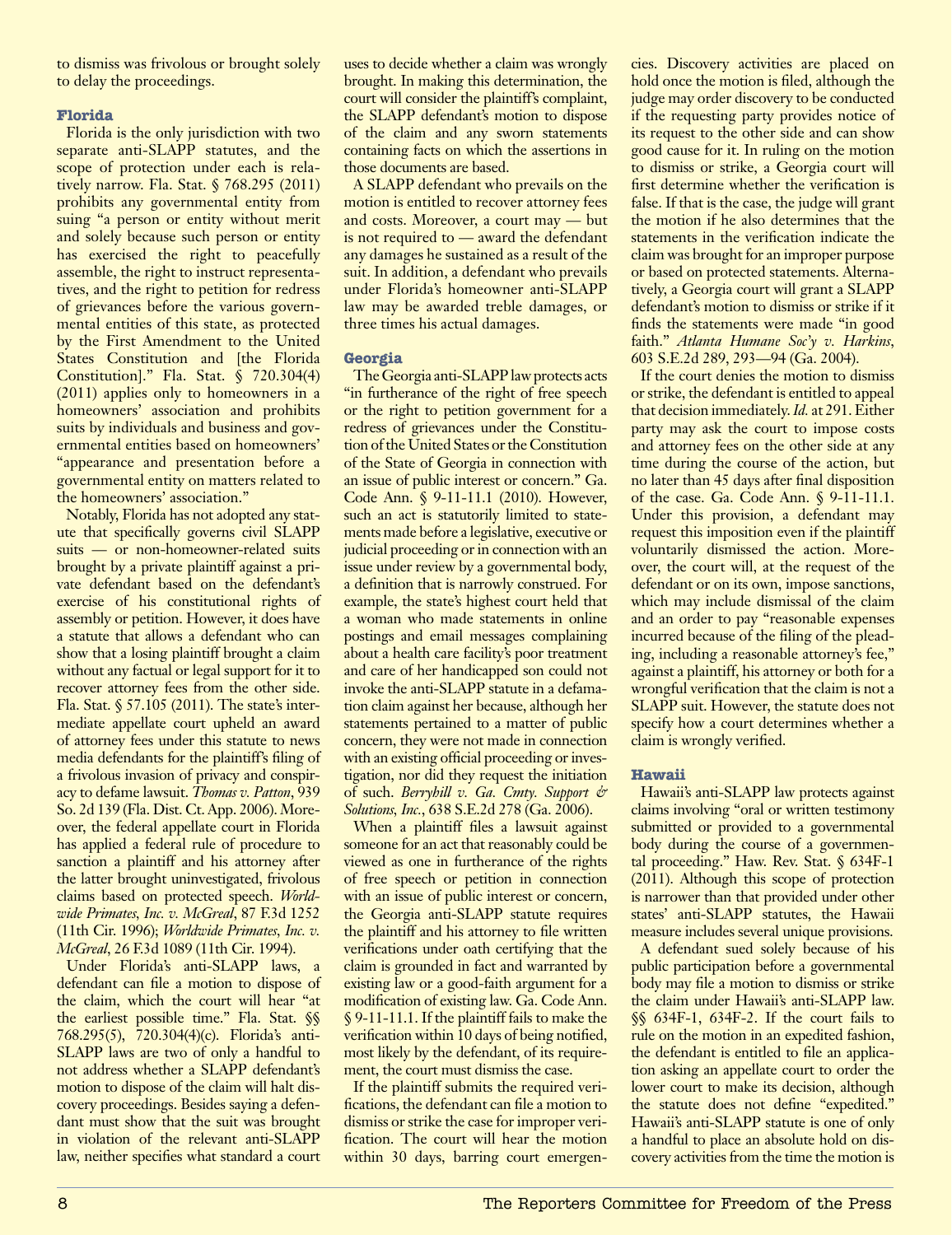filed until not only the trial court has ruled on it but until all appeals are exhausted. § 634F-2. That is, Hawaii courts are not statutorily authorized to order discovery to be conducted if the requesting party can show good cause for it. The statute allows the plaintiff seven days to amend his complaint so that its allegations are "pled with specificity." In ruling on the motion to dismiss or strike, the judge will review the amended complaint, if submitted, and grant the motion unless the plaintiff can show that it is more likely than not that the allegations do not constitute a SLAPP suit. In making this determination, a Hawaii court will consider the plaintiff's complaint and the SLAPP defendant's motion to dismiss or strike. Hawaii's anti-SLAPP statute includes a provision allowing any governmental body to which the SLAPP defendant's acts were directed to intervene to defend or otherwise support the defendant in the suit.

If the court denies the motion to dismiss or strike, the defendant is entitled to appeal that decision immediately. However, if he prevails, the court will impose costs and attorney fees on the other side, and order him to pay the successful defendant actual damages or \$5,000, whichever is greater. Moreover, the Hawaii anti-SLAPP law requires the court to impose "[s]uch additional sanctions upon the [plaintiff], its attorneys, or law firms as the court determines shall be sufficient to deter repetition of the conduct and comparable conduct by others similarly situated." In addition, a private cause of action for damages, costs and attorney fees against the person responsible is available to any person, not just the defendant, injured as a result of the SLAPP suit.

#### **Idaho**

There is no statute or cases in Idaho addressing SLAPP suits.

#### **Illinois**

The Illinois anti-SLAPP law immunizes from civil liability "[a]cts in furtherance of the constitutional rights to petition, speech, association, and participation in government . . . regardless of intent or purpose, except when not genuinely aimed at procuring favorable government action, result, or outcome." 735 Ill. Comp. Stat. 110/15 (2011). The statute does not define these acts.

The Illinois anti-SLAPP statute gives defendants the ability to move to dismiss or strike claims that infringe the exercise of these constitutional rights. The court will hear and decide the motion within 90 days. Stat. 110/20. If it fails to do so, the defendant is entitled to seek expedited review in the appellate court. Discovery activi-

ties are placed on hold from the time the motion is filed until the court has ruled on it, although the judge may order discovery to be conducted, assuming the requesting party can show good cause for it, on the question of whether the acts at issue are immune from liability. The court will grant the motion unless the plaintiff can show by clear and convincing evidence that the defendant's acts are not in furtherance of the rights of petition, speech, association or participation in government and thus not immune from liability. The statute does not specify what evidence the court will consider in making this determination.

If the court denies the motion to dismiss or strike, the defendant is entitled to an expedited review of the order by the appellate court. However, if he prevails, the court will impose costs and attorney fees on the other party. Stat. 110/25.

#### **Indiana**

To challenge a lawsuit as a SLAPP suit in Indiana, a defendant must show that he is being sued for any act "in furtherance of the person's right of petition or free speech under the Constitution of the United States or the Constitution of the State of Indiana in connection with a public issue." Ind. Code § 34-7-7-5 (2011). He must also show that the action was "taken in good faith and with a reasonable basis in law and fact." Moreover, the action must be "lawful," meaning that speech constituting defamation, extortion or any other unlawful act will fall outside the protection of the statute. § 34-7-7-9(d). Although the statute does not define the right of petition or free speech in connection with a public issue, Indiana courts have interpreted it to include media coverage of newsworthy events, including a newspaper's coverage of a town council, *Poulard v. Lauth*, 793 N.E.2d 1120 (Ind. Ct. App. 2003); a newspaper's publication of a town attorney's statements about another attorney, *Shepard v. Schurz Commc'ns, Inc.*, 847 N.E.2d 219 (Ind. Ct. App. 2006); and a television station's investigative report about the safety and legality of pharmaceuticals, *CanaRx Servs., Inc. v. LIN Television Corp.*, No. 1:07-cv-1482-LJM-JMS, 2008 U.S. Dist. LEXIS 42236 (S.D. Ind. May 29, 2008).

The Indiana anti-SLAPP law allows a defendant to file a motion to dismiss the complaint, which the court will hear and decide within 180 days. Ind. Code § 34-7- 7-9. Discovery activities irrelevant to the motion are placed on hold once it is filed. § 34-7-7-6. Under the statute, the defendant must specify the public issue that prompted his speech or petition activity. § 34-7-7-9. If he can show by a preponderance of the evidence that the act on which the SLAPP suit is based is a lawful one in furtherance of the constitutional rights of free speech or petition, the court will grant the motion. In making this determination, the judge will consider the plaintiff's complaint, the SLAPP defendant's motion to dismiss and any sworn statements containing facts on which the assertions in those documents are based.

If a SLAPP defendant prevails on the motion to dismiss, he is entitled to recover costs and attorney fees. § 34-7- 7-7. Conversely, the defendant must pay the plaintiff's costs and attorney fees if the court finds that the motion to dismiss was frivolous or brought solely to delay the proceedings. § 34-7-7-8.

#### **Iowa**

There is no statute or cases in Iowa addressing SLAPP suits.

#### **Kansas**

There is no statute or cases in Kansas addressing SLAPP suits.

#### **Kentucky**

There is no statute or cases in Kentucky addressing SLAPP suits.

#### **Louisiana**

To challenge a lawsuit as a SLAPP suit in Louisiana, a defendant must show that the cause of action arose from "any act of that person in furtherance of the person's right of petition or free speech under the United States or Louisiana Constitution in connection with a public issue." La. Code Civ. Proc. Ann. art. 971 (2010). Under the statute, the rights of free speech or petition in connection with a public issue include four categories of activities: statements made before a legislative, executive or judicial proceeding; statements made in connection with an issue under consideration by a governmental body;statements made in a place open to the public or a public forum in connection with an issue of public interest; and any other conduct in furtherance of the exercise of free-speech or petition rights in connection with a public issue.

The Louisiana anti-SLAPP law allows a defendant to file a motion to strike the complaint, which the court will hear within 30 days unless the docket is overbooked. Discovery activities are placed on hold from the time the motion is filed until the court has ruled on it, although the judge may order discovery to be conducted if the requesting party provides notice of its request to the other side and can show good cause for it. In ruling on the motion to strike, a Louisiana court will first determine whether the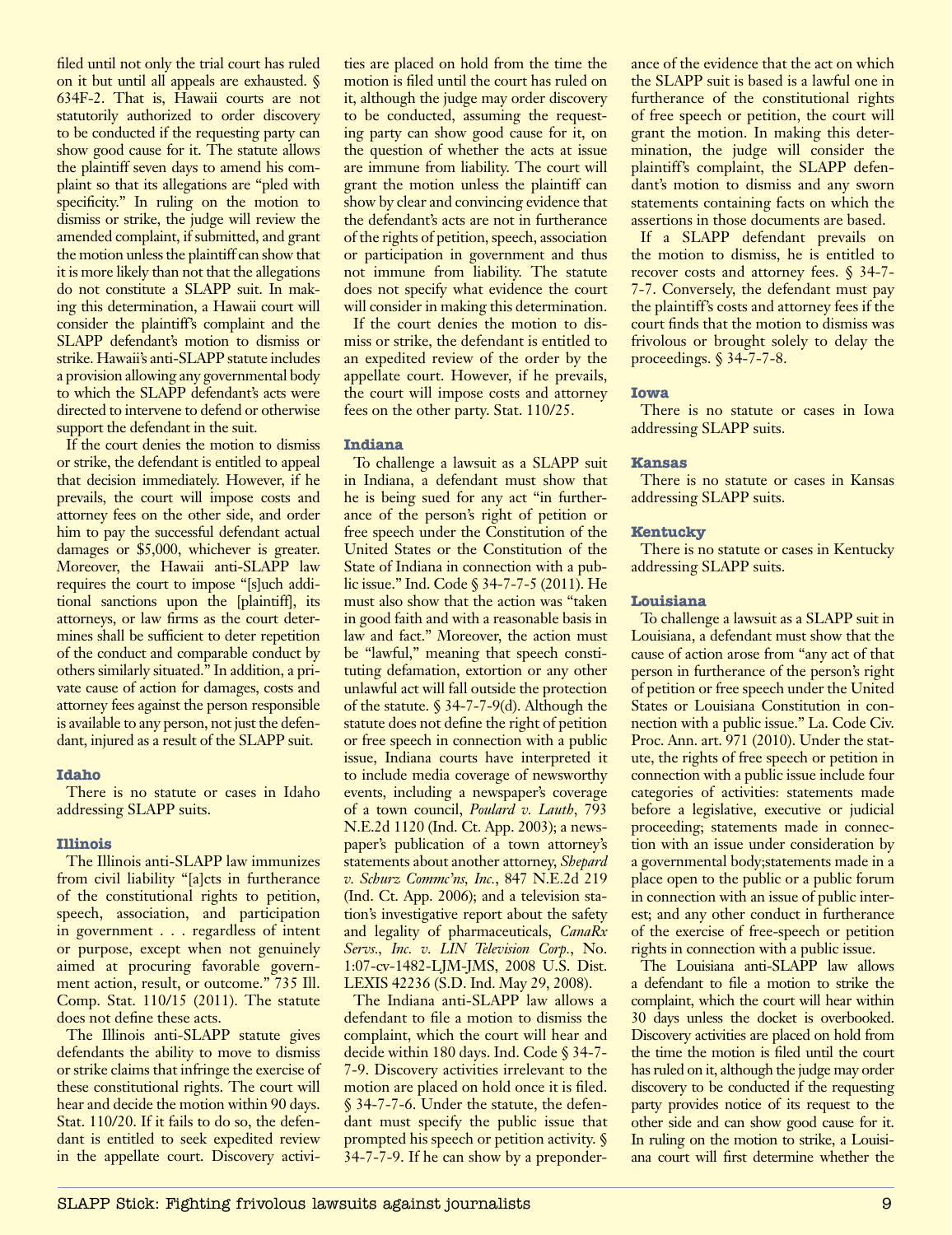lawsuit arose from an act protected by the federal and state constitutional guarantees of free speech or petition. *Darden v. Smith*, 879 So. 2d 390 (La. Ct. App. 2004). If that is the case, the judge will grant the motion unless the plaintiff can introduce evidence establishing a probability that he will prevail on the claim. La. Code Civ. Proc. Ann. art. 971. In making this determination, the court will consider the plaintiff's complaint, the SLAPP defendant's motion to strike and any sworn statements containing facts on which the assertions in those documents are based.

If the court grants the motion to strike, the defendant is entitled to recover costs and attorney fees from the other side.

#### **Maine**

Maine's anti-SLAPP law protects against claims based on a person's exercise of his right of petition under the federal or state constitutions. Me. Rev. Stat. tit. 14, § 556 (2011). Under the statute, the petition right includes five categories of activities: statements made before a legislative, executive or judicial proceeding; statements made in connection with an issue under consideration by a governmental body; statements reasonably likely to encourage a governmental body's consideration of an issue; statements reasonably likely to enlist public participation in an effort to bring about such governmental consideration; and any other statements protected by the constitutional right to petition the government.

The Maine anti-SLAPP statute gives defendants the ability to move to dismiss claims that infringe the exercise of the petition right. The law requires the court to hear and decide the motion "with as little delay as possible." Discovery activities are placed on hold from the time the motion is filed until the court has ruled on it, although the judge, after a hearing on the matter, may order discovery to be conducted if the requesting party can show good cause for it. The judge will grant the motion unless the plaintiff can show that the defendant's claimed exercise of the petition right lacked any reasonable factual support or arguable basis in law and his acts caused actual injury to the plaintiff. In making this determination, a Maine court will consider the plaintiff's complaint and the SLAPP defendant's motion to dismiss and any sworn statements containing facts on which the assertions in those documents are based. Maine's anti-SLAPP statute includes a provision allowing the state attorney general, on his own behalf or on behalf of any governmental body to which the SLAPP defendant's acts were directed, to intervene to defend or otherwise support the defendant on the motion to dismiss.

If the court grants the motion to dismiss, it may — but is not required to — order the plaintiff to pay the prevailing SLAPP defendant's costs and attorney fees.

#### **Maryland**

The Maryland anti-SLAPP law protects defendants from claims based on their "communicati[ons] with a federal, State, or local government body or the public at large, if the defendant, without constitutional malice, reports on, comments on, rules on, challenges, opposes, or in any other way exercises rights under the First Amendment of the U.S. Constitution or . . . the Maryland Declaration of Rights regarding any matter within the authority of a government body or any issue of public concern." Md. Code Ann., Cts. & Jud. Proc. § 5-807 (2011). However, this statutory definition of a SLAPP suit also requires that it be "[b]rought in bad faith" — the only such requirement in any anti-SLAPP law nationwide — and "[i]ntended to inhibit or [does] inhibit[] the exercise of rights under the First Amendment of the U.S. Constitution or . . . the Maryland Declaration of Rights." Although there are no Maryland state court published reports interpreting the statute, the federal court in Maryland, in two instructive but nonbinding decisions involving the law, held that factual disputes as to whether the suits were brought in bad faith precluded their dismissal. *Ugwuonye v. Rotimi*, No. PJM 09-658, 2010 WL 3038099, at \*4 (D. Md. July 30, 2010); *Russell v. Krowne*, No. DKC 2008-2468, 2010 WL 2765268, at \*3 (D. Md. July 12, 2010).

The Maryland anti-SLAPP law allows a defendant to move to dismiss the claim or to place the proceeding on hold until the matter about which he communicated to the government or the public is resolved. Md. Code Ann., Cts. & Jud. Proc. § 5-807. A court is required to hear the motion to dismiss "as soon as practicable." The statute does not specify whether the filing of these motions tolls discovery activities, though presumably a court's order granting a defendant's motion to place the proceeding on hold until the commented-on matter is resolved would extend to discovery proceedings. In addition, the statute does not specify what standard a court will use to decide these motions or what evidence it will consider in making this determination.

Maryland's anti-SLAPP law is one of only a handful to not address costs and attorney fees.

#### **Massachusetts**

To challenge a lawsuit as a SLAPP suit in Massachusetts, a defendant must show that the cause of action is based on the defendant's exercise of his right of petition under the federal or Massachusetts Constitutions. Mass. Gen. Laws ch. 231, § 59H (2011).

Under the statute, the petition right includes five categories of activities: statements made before a legislative, executive or judicial proceeding; statements made in connection with an issue under consideration by a governmental body; statements reasonably likely to encourage a governmental body's consideration of an issue; statements reasonably likely to enlist public participation in an effort to bring about such governmental consideration; and any other statements protected by the constitutional right to petition the government.

However, the state's highest court has limited this petition right definition to statements made on one's "own behalf" and thus found the anti-SLAPP law inapplicable to a journalist's objective, factual news report, even though the account concerned an issue under review by a governmental body and aimed to enlist public participation in the matter. *Fustolo v. Hollander*, 920 N.E.2d 837 (Mass. 2010).

The Massachusetts anti-SLAPP law allows a defendant to file a motion to dismiss the complaint, which the court will hear and decide "as expeditiously as possible." Mass. Gen. Laws ch. 231, § 59H. Discovery activities are placed on hold from the time the motion is filed until the court rules on it, although the judge, after a hearing on the matter, may order discovery to be conducted if the requesting party can show good cause for it.

The judge will grant the motion unless the plaintiff can show that the defendant's claimed exercise of the petition right lacked any reasonable factual support or arguable basis in law and his acts caused actual injury to the plaintiff. In making this determination, a Massachusetts court will consider the plaintiff's complaint, the SLAPP defendant's motion to dismiss and any sworn statements containing facts on which the assertions in those documents are based.

Massachusetts' anti-SLAPP statute includes a provision allowing the state attorney general, on his own behalf or on behalf of any governmental body to which the SLAPP defendant's acts were directed, to intervene to defend or otherwise support the defendant in the motion to dismiss.

Notably, a SLAPP defendant sued in federal court in Massachusetts may not be able to rely on the anti-SLAPP statute because the federal court there has held that the measure is a procedural rule that is inapplicable in federal court. *Stuborn Ltd. P'ship v. Bernstein*, 245 F. Supp. 2d 312 (D. Mass. 2003).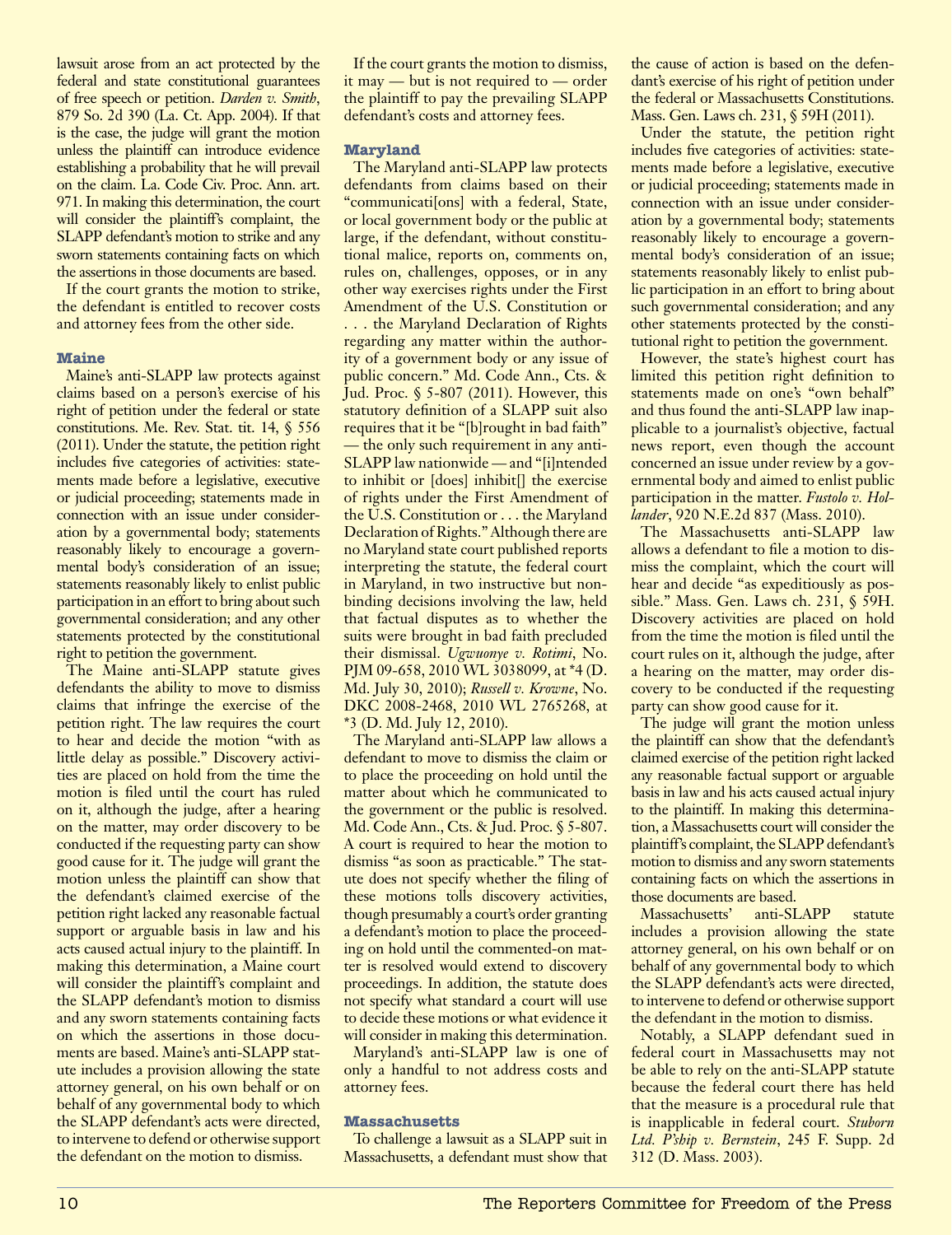If the court denies the motion, the defendant is entitled to appeal that decision immediately. *Fabre v. Walton*, 802 N.E.2d 1030 (Mass. 2004). However, if it grants the motion, the court will impose costs and attorney fees on the other party. Mass. Gen. Laws ch. 231, § 59H.

#### **Michigan**

The Michigan House of Representatives in August 2010 passed House Bill 5036, which provides a remedy for SLAPP defendants. However, as of press time, it did not appear that the state Senate had passed the bill or that it had otherwise become law.

#### **Minnesota**

The Minnesota anti-SLAPP statute immunizes from liability "[l]awful conduct or speech that is genuinely aimed in whole or in part at procuring favorable government action . . . unless the conduct or speech constitutes a tort or a violation of a person's constitutional rights." Minn. Stat. § 554.03 (2011). Under the statute, such speech or conduct is public participation.  $\S$ 554.01. The state's intermediate appellate court has held that the statute does not provide immunity to statements "intentionally aimed at audiences *having no connection with the public* . . . *controversy*." *Freeman v. Swift*, 776 N.W.2d 485 (Minn. Ct. App. 2009).

Minnesota's anti-SLAPP law allows a defendant who is the subject of a claim that "materially relates to an act . . . that involves public participation" to file a motion to dismiss or strike the complaint. Minn. Stat. § 554.02. Discovery activities are placed on hold from the time the motion is filed until not only the trial court has ruled on it but until all appeals regarding it have been resolved.

However, the judge, after a hearing on the matter, may order discovery to be conducted if the requesting party can show good cause for it. The court will grant the motion unless the plaintiff can show by clear and convincing evidence that the defendant's acts are not immune from liability. The statute does not specify what evidence the court will consider in making this determination.

Minnesota's anti-SLAPP statute includes a provision allowing any governmental body to which the SLAPP defendant's acts were directed to intervene to defend or otherwise support the defendant.

If the court denies the motion to dismiss or strike, the defendant is entitled to appeal that decision immediately. *Special Force Ministries v. WCCO Television*, 576 N.W.2d 746 (Minn. 1998). However, if it grants the motion, the court will order the plaintiff to pay the prevailing SLAPP defendant's costs and attorney fees. Minn. Stat. § 554.04. Moreover, it will award damages to a successful defendant who can show that the plaintiff brought the claim "for the purpose of harassment, to inhibit the [defendant's] public participation, to interfere with [his] exercise of protected constitutional rights, or otherwise wrongfully injure the [defendant]." In addition, the court may — but is not required to — award punitive damages. **Mississippi** 

There is no statute or cases in Mississippi addressing SLAPP suits.

#### **Missouri**

The Missouri anti-SLAPP law applies to "[a]ny action seeking money damages against a person for conduct or speech undertaken or made in connection with a public hearing or public meeting, in a quasi-judicial proceeding before a tribunal or decision-making body of the state or any political subdivision of the state." Mo. Rev. Stat. § 537.528 (2011). A public meeting in a quasi-judicial proceeding includes any meeting held by a state or local governmental entity, including meetings of or presentations before state, county, city, town or village councils, planning commissions or review boards.

The state's intermediate appellate court has held that the underlying claim must be for money damages and not declaratory or injunctive relief, which seek, respectively, determinations from a court about a particular legal issue or court orders to bar certain acts. *Moschenross v. St. Louis County*, 188 S.W.3d 13 (Mo. Ct. App. 2006).

A defendant sued for damages based on his acts in connection with such a public meeting can bring a motion to dismiss under the Missouri anti-SLAPP statute. Mo. Rev. Stat. § 537.528. The court will consider the motion "on a priority or expedited basis." If the court fails to rule on the motion in an expedited fashion, either party is entitled to seek expedited review in the appellate court, although the statute does not define "expedited."

Missouri's anti-SLAPP statute is one of only a handful to place an absolute hold on discovery activities from the time the motion is filed until not only the trial court has ruled on it, but until all appeals regarding it are exhausted. That is, Missouri courts are not statutorily authorized to order discovery to be conducted if the requesting party can show good cause for it. The statute does not specify what standard a court will use to decide these motions or what evidence it will consider in making this determination.

If the court grants the SLAPP defen-

dant's motion to dismiss, it will impose costs and attorney fees on the other side, assuming the defendant complied with certain filing deadlines. Conversely, the court will award costs and attorney fees to the plaintiff if it finds that the motion to dismiss was frivolous or brought solely to delay the proceedings. Either party is entitled to expedited review of the court's decision on the motion to dismiss.

#### **Montana**

There is no statute or cases in Montana addressing SLAPP suits.

#### **Nebraska**

The Nebraska anti-SLAPP statute protects defendants in legal actions involving public petition and participation. Neb. Rev. Stat. § 25-21, 243 (2010). An action involving public petition and participation is a public applicant or permittee's action for damages "materially related to any efforts of the defendant to report on, comment on, rule on, challenge, or oppose the application or permission[.]"  $\sqrt{\frac{25-21}{25-21}}$ , 242. A "public applicant or permittee" is defined as "any person who has applied for or obtained a permit, zoning change, lease, license, certificate, or other entitlement for use or permission to act from any government body or any person with an interest, connection, or affiliation with such person that is materially related to such application or permission."

The statute does not provide for a specific anti-SLAPP motion to dismiss. However, it says a court considering a motion to dismiss an action involving public petition and participation filed under existing procedural rules must expedite and grant preference in hearing the motion.  $\S 2\overline{5}$ -21, 245. Nebraska's anti-SLAPP law is one of only a handful to not address whether an anti-SLAPP motion suspends discovery proceedings.

The law requires the court to grant the motion unless the plaintiff can show that the claim has a substantial basis in law or is supported by a substantial argument for a modification of existing law. The plaintiff must also establish by clear and convincing evidence that the communication was made with knowledge of or reckless disregard for its falsity if such truth or falsity is material to the underlying claim. § 25-21, 244. The statute does not specify what evidence a court will consider in making this determination.

If the court grants the motion to dismiss, it may — but is not required to — order the plaintiff to pay the prevailing SLAPP defendant's costs and attorney fees. § 25-21, 243. Moreover, it may award damages to a successful defendant who can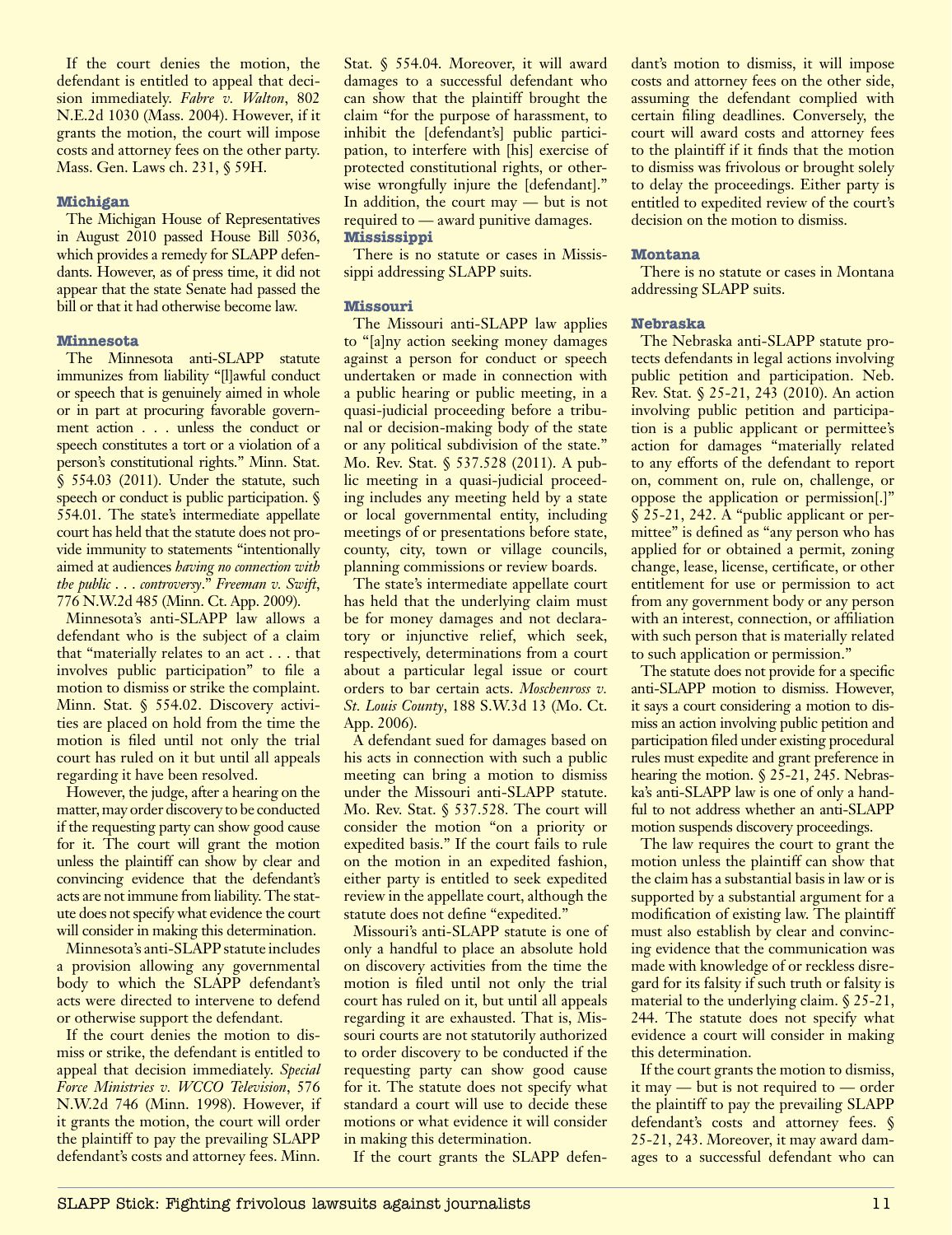show that the plaintiff brought the claim "for the purpose of harassing, intimidating, punishing, or otherwise maliciously inhibiting the free exercise of petition, speech, or association rights."

#### **Nevada**

Under the Nevada anti-SLAPP statute, a person who engages in a good faith communication in furtherance of the right of petition is immune from civil liability for claims based on the communication. Nev. Rev. Stat. § 41.650 (2010). Under the statute, a good faith communication in furtherance of the petition right includes three categories of communications that are true or made without knowledge of their falsity: those aimed at procuring governmental or electoral action; those informing or complaining to a federal, state or local legislator or employee about a matter reasonably of concern to the respective governmental entity; and statements made in direct connection with an issue under consideration by a governmental body. § 41.637.

The Nevada anti-SLAPP statute gives defendants the ability to file a motion to dismiss claims infringing the good faith exercise of this right of petition. § 41.660. The court is statutorily required to rule on the motion within 30 days of its filing. Nevada's anti-SLAPP statute is one of only a handful to place an absolute hold on discovery activities from the time the motion is filed until not only the trial court has ruled on it, but until all appeals regarding it are exhausted. That is, Nevada courts are not statutorily authorized to order discovery to be conducted if the requesting party can show good cause for it.

The statute does not specify what standard a court will use to decide these motions or what evidence it will consider in making this determination. Nevada's anti-SLAPP statute includes a provision allowing the state attorney general or other governmental legal representative to defend or otherwise support the defendant.

If a SLAPP defendant prevails on a motion to dismiss, the court will award him court costs and attorney fees. § 41.670. Moreover, the Nevada anti-SLAPP law enables a successful defendant to file a SLAPPback suit against the plaintiff to recover actual and punitive damages and the attorney fees and costs of bringing the separate action.

#### **New Hampshire**

There is no statute or cases in New Hampshire addressing SLAPP suits.

#### **New Jersey**

There is no anti-SLAPP statute in New Jersey. Moreover, the state's intermediate appellate court declined to recognize an anti-SLAPP defense, finding it unnecessary given the existence of the similar but broader tort of malicious use of process, which the court reiterated with strong language. *LoBiondo v. Schwartz*, 733 A.2d 516 (N.J. Super. Ct. App. Div. 1999). The plaintiff in a malicious use of process action must prove that the original action was brought without probable cause and motivated by malice, terminated favorably to the plaintiff and caused the plaintiff to suffer a special grievance. Courts have held that the malice element is met by a showing that the purpose of the suit was to retaliate against the defendant for his exercise of the constitutional rights of expression or petition, or to stop the defendant from further exercise of these rights, or both. Further, a special grievance has been defined as interference with a liberty interest, which may include suppression of public debate.

# **New Mexico**

The New Mexico anti-SLAPP law applies to "[a]ny action seeking money damages against a person for conduct or speech undertaken or made in connection with a public hearing or public meeting in a quasi-judicial proceeding before a tribunal or decision-making body of any political subdivision of the state." N.M. Stat. Ann. § 38-2-9.1 (2011). A public meeting in a quasijudicial proceeding includes any meeting held by a state or local governmental entity, including meetings of or presentations before state, city, town or village councils, planning commissions or review boards.

A defendant sued for damages based on his acts in connection with such a public meeting can bring a motion to dismiss under the New Mexico anti-SLAPP statute. The court will consider the motion "on a priority or expedited basis." If the court fails to rule on the motion in an expedited fashion, either party is entitled to seek expedited review in the appellate court, although the statute does not define "expedited." New Mexico's anti-SLAPP law is one of only a handful to not address the effect of a SLAPP defendant's motion to dispose of the claim on discovery proceedings. The statute does not specify what standard a court will use to decide these motions or what evidence it will consider in making this determination.

If the court grants the SLAPP defendant's motion to dismiss, it will impose costs and attorney fees on the other side, assuming the defendant complied with certain filing deadlines. Conversely, the court will award costs and attorney fees to the plaintiff if it finds that the motion to dismiss was frivolous or brought solely to delay the proceedings. Either party is entitled to expedited review of the court's decision on the motion to dismiss.

#### **New York**

The New York anti-SLAPP statute protects defendants in legal actions involving public petition and participation. N.Y. Civ. Rights Law § 70-a (McKinney 2011). An action involving public petition and participation is a public applicant or permittee's action for damages "materially related to any efforts of the defendant to report on, comment on, rule on, challenge or oppose such application or permission." § 76-a. A "public applicant or permittee" is defined as "any person who has applied for or obtained a permit, zoning change, lease, license, certificate or other entitlement for use or permission to act from any government body, or any person with an interest, connection or affiliation with such person that is materially related to such application or permission."

The state's intermediate appellate court has construed these statutory definitions narrowly. For example, it reversed a trial court's finding that a defendant could avail herself of the anti-SLAPP statute, holding that the woman's statements to the press about the plaintiff's alleged misuse of funds were "not materially related to any efforts by her to report on, comment on, challenge, or oppose an application by the plaintiff for a permit, license, or other authorization from a public body." *Long Island Ass'n for AIDS Care v. Greene*, 702 N.Y.S.2d 914 (N.Y. App. Div. 2000).

Likewise, "merely advocating one's agenda at public meetings, or initiating legal action, does not bring an individual within the ambit of an applicant or permittee" as defined in the statute. *Hariri v. Amper*, 854 N.Y.S.2d 126 (N.Y. App. Div. 2008).

The statute does not provide for a specific anti-SLAPP motion to dismiss. However, existing procedural rules state that a court considering a motion to dismiss a case involving public petition and participation must grant preference in hearing the motion. N.Y.C.P.L.R. 3211(g) (McKinney 2011). New York's anti-SLAPP law is one of only a handful to not address the effect of a SLAPP defendant's motion to dispose of the claim on discovery proceedings. The rule requires the court to grant the motion unless the plaintiff can show that the claim has a substantial basis in law or is supported by a substantial argument for a modification of existing law.

The plaintiff must also establish by clear and convincing evidence that the communication was made with knowledge of or reckless disregard for its falsity if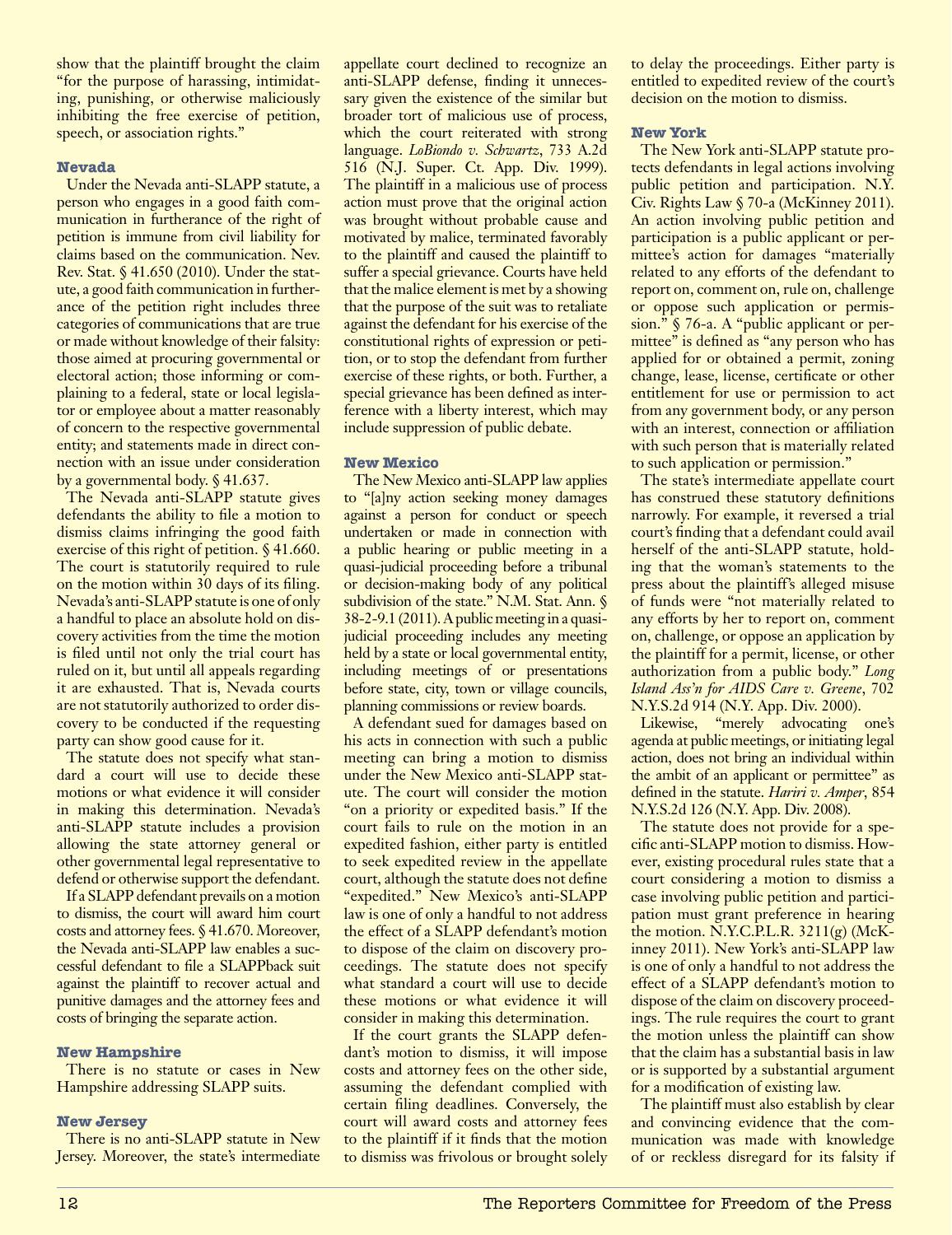such truth or falsity is material to the underlying claim. N.Y. Civ. Rights Law § 76-a. The statute does not specify what standard a court will use to decide these motions or what evidence it will consider in making this determination.

The New York anti-SLAPP law does not allow for recovery of costs and attorney fees as part of the motion to dismiss. However, a successful defendant may file a SLAPPback suit against the plaintiff to recover costs, attorney fees and actual and punitive damages. N.Y. Civ. Rights Law § 70-a. To receive attorney fees and costs, a SLAPPback plaintiff must show that the lawsuit lacked a substantial basis in law and could not be supported by a substantial argument for a modification of existing law. Actual damages require a showing that the plaintiff in the original action brought the claim "for the purpose of harassing, intimidating, punishing, or otherwise maliciously inhibiting the free exercise of petition, speech, or association rights." To recover punitive damages, a SLAPPback plaintiff must show that the plaintiff in the original action brought the claim solely to impair the SLAPPback plaintiff's rights of free speech, association or petition.

#### **North Carolina**

House Bill 746, which provides a remedy for SLAPP defendants, was introduced in the North Carolina House of Representatives in April 2011. However, as of press time, it did not appear that the House had passed the bill or that it had otherwise become law.

#### **North Dakota**

There is no statute or cases in North Dakota addressing SLAPP suits.

#### **Ohio**

There is no statute or cases in Ohio addressing SLAPP suits.

#### **Oklahoma**

Although Oklahoma does not have a specific anti-SLAPP statute marked by the characteristics of the laws, it does immunize from liability for libel certain statements made in the exercise of one's rights of petition or free speech. Okla. Stat. tit. 12, § 1443.1 (2011). Specifically, statements, including criticisms and opinions of public officers' official acts, made in any governmental proceeding in the proper discharge of an official duty, or those contained in the record of these proceedings are privileged from liability so long as they do not falsely impute crime to the criticized officer. However, unlike traditional anti-SLAPP statutes, the Oklahoma law applies only to lawsuits for libel.

#### **Oregon**

To challenge a lawsuit as a SLAPP suit in Oregon, a defendant must show that he is being sued for one of four types of freespeech or petition activities: statements made before a legislative, executive or judicial proceeding; statements made in connection with an issue under consideration by a governmental body; statements made in a place open to the public or a public forum in connection with an issue of public interest; and any other conduct in furtherance of the exercise of freespeech and petition rights in connection with a public issue or an issue of public interest. Or. Rev. Stat. § 31.150 (2011).

The Oregon anti-SLAPP law allows a defendant to file a motion to strike the complaint, which the court will hear within 30 days of its filing unless the docket is overbooked. § 31.152. Discovery activities are placed on hold from the time the motion is filed until the court has ruled on it, although the judge may order discovery to be conducted if the requesting party can show good cause for it.

In ruling on the motion to strike, an Oregon court will first determine whether the defendant established that the lawsuit

# A federal anti-SLAPP law?

Because anti-SLAPP laws vary widely in efficacy from state to state, advocates have introduced a federal anti-SLAPP bill that would create uniform, nationwide protection. However, as of press time, it did not appear that either body had passed the bill or that it had otherwise become law.

Under the Citizen Participation Act, House Bill 4364, individuals who engage in petition activity without knowledge of or reckless disregard for the falsity of any statements they make are immune from liability. Petition activity includes any statement made before or submitted to a legislative, executive or judicial proceeding or activity encouraging others to make or submit such statements.

Moreover, the act protects statements made in a place open to the public or a public forum in connection with an issue of public interest. Such statements include any information or opinions related to health or safety, environmental, economic or community well-being, the government, a public figure or a good, product or service in the marketplace.

The act gives SLAPP defendants the ability to move to dismiss claims that infringe these petition or free-speech rights. The court must hold an expedited hearing on the motion and rule on it "as soon as practicable" after the hearing. Discovery activities are placed on hold from the time the motion is filed until the court has ruled on it, although the judge may order specified discovery to be conducted if the requesting party notifies the other side of the request and can show good cause for it. In ruling on the motion to dismiss, a court will first determine whether the defendant established that the lawsuit arose from one of the protected speech or petition activities.

If that is the case, the judge will grant the motion unless the plaintiff can establish that the claim is legally sufficient and likely to succeed on its merits. In making this determination, the court will consider the plaintiff's complaint, the SLAPP defendant's motion to dismiss and any sworn statements containing facts on which the assertions in those documents are based.

If the court denies the motion to dismiss, the defendant is entitled to an immediate review of the order by the appellate court. However, if he prevails, the court will impose costs and attorney fees on the other party. Moreover, dismissal will be "with prejudice," meaning the plaintiff cannot refile the claim. Conversely, if the court finds that the motion to dismiss was frivolous or brought solely to delay the proceedings, it may — but is not required to — order the defendant to pay the plaintiff's costs and attorney fees.

Under the federal anti-SLAPP bill, a defendant who is sued in state court and who believes he is immune from liability under the measure or entitled to its protections may remove the case from state court to the federal trial court in that area. However, a defendant who opts to do so must file the motion to dismiss in the federal court within 15 days of removal. The federal court will remand the matter to the state court in which it originated if the defendant fails to meet this deadline.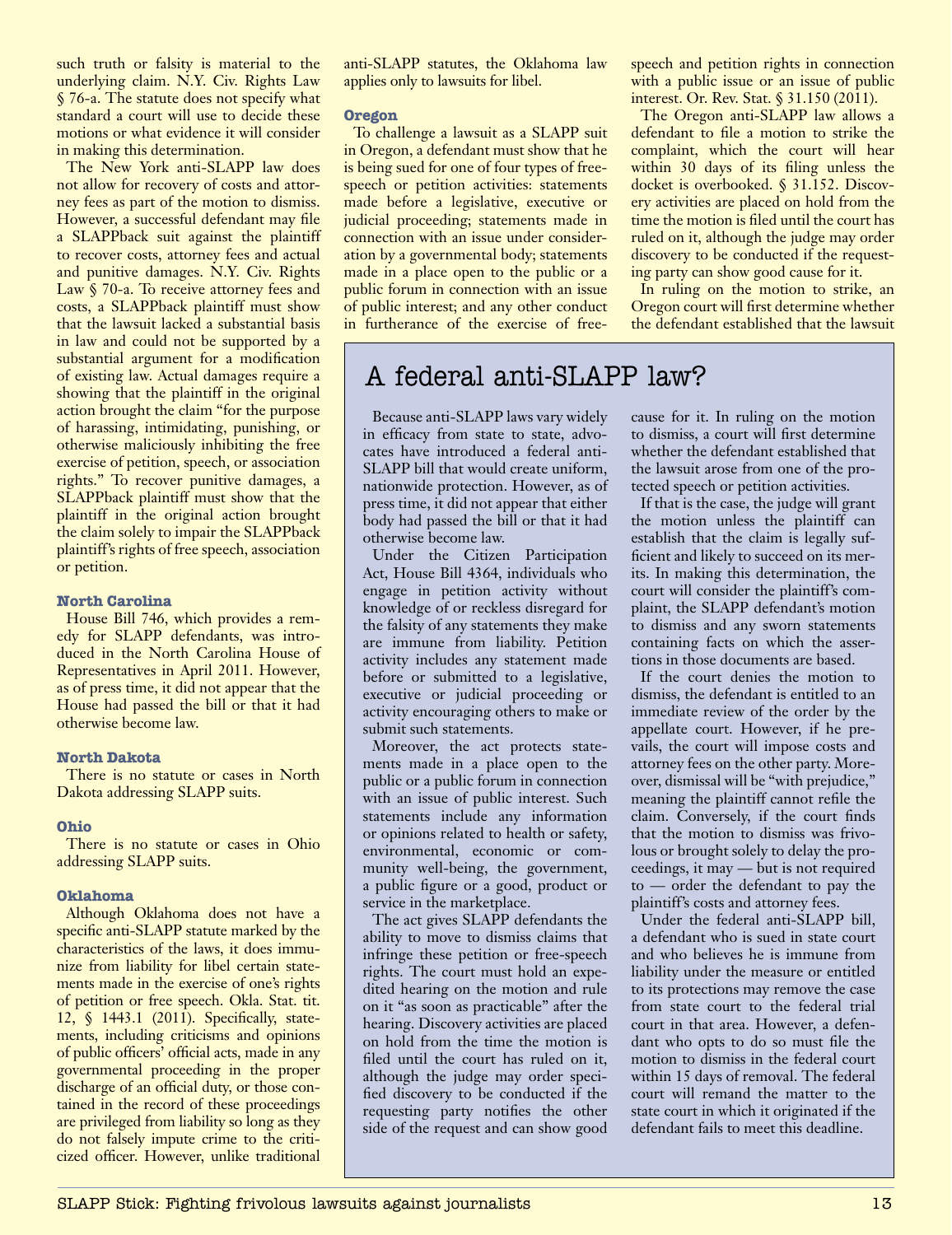arose from a protected speech or petition activity. § 31.150. If that is the case, the judge will grant the motion unless the plaintiff can introduce substantial evidence of a probability that he will prevail on the claim. In making this determination, the court will consider the plaintiff's complaint, the SLAPP defendant's motion to strike and any sworn statements containing facts on which the assertions in those documents are based.

If the court grants the motion to strike, it will impose costs and attorney fees on the other side. § 31.152. Conversely, the defendant must pay the plaintiff's costs and attorney fees if the court finds that the motion to strike was frivolous or brought solely to delay the proceedings.

#### **Pennsylvania**

Pennsylvania has a narrow anti-SLAPP statute that applies only to individuals petitioning the government about environmental issues. 27 Pa. Cons. Stat. §§ 7707, 8301—03 (2011). To challenge a lawsuit as a SLAPP suit, a defendant must show that he is being sued for communications relating to the implementation or enforcement of an environmental law or regulation that are made to a governmental agency, or in a court action to enforce an environmental law or regulation, with the aim of procuring favorable governmental action. § 8302. Pennsylvania courts have interpreted this language broadly to include statements made directly to a governmental body and statements made to non-governmental representatives but aimed at procuring favorable governmental action on an environmental issue.

Examples of statements in this latter category include "a letter to the editor of a local newspaper expressing concern about the possibility of contamination at a proposed development, a statement made to a newspaper reporter about the possibility of contamination at a proposed development, or a signboard which protests the development of a wetland. Although such oral and written statements are technically not made *directly* to the government, they are more likely than not, aimed at procuring favorable government action and may be entitled to the immunity" authorized by the anti-SLAPP law. *Penllyn Greene Assocs., L.P. v. Clouser*, 890 A.2d 424 (Pa. Commw. Ct. 2005).

However, the statute contains exemptions and does not apply to communications that are irrelevant or immaterial to the implementation or enforcement of an environmental law or regulation, and are: knowingly false, deliberately misleading or made with malicious and reckless disregard for their falsity; made for the sole purpose of interfering with existing or proposed business relationships; or later determined to be a wrongful use of process. 27 Pa. Cons. Stat. § 8302.

The Pennsylvania anti-SLAPP statute gives a defendant the ability to file a motion asking the court to determine whether the statements at issue are immune from liability. § 8303. The court is required to conduct a hearing on the matter. The statute does not specify what standard a court will use to decide these motions or what evidence it will consider in making this determination.

If the court denies the motion, the defendant is entitled to appeal the decision immediately, and discovery activities are placed on hold until the appellate court rules. § 8303. However, if it grants the motion, the court will impose costs and attorney fees on the other side. § 7707. Moreover, the court may — but is not required to — order a full or partial award to a defendant who partially prevails.

# **Rhode Island**

Rhode Island's anti-SLAPP law protects against claims based on a person's exercise of his rights of petition or free speech under the federal or state constitutions in connection with a matter of public concern. R.I. Gen. Laws § 9-33-2 (2010). Under the statute, a person's exercise of his rights of petition or free speech includes three categories of activities: statements made before a legislative, executive or judicial proceeding; statements made in connection with an issue under consideration by a governmental body; and statements made in connection with an issue of public concern.

However, the statute exempts statements that "constitute<sup>[]</sup> a sham," or those not genuinely aimed at procuring favorable governmental action. Specifically, the petition or free-speech activity will be deemed a sham only if it is "objectively baseless" in the sense that no reasonable person exercising these rights could realistically expect success in procuring the governmental action and "subjectively baseless" in the sense that the act is actually an attempt to use the governmental process for one's own direct effects.

The Rhode Island anti-SLAPP statute gives defendants the ability to file a motion asking the court to determine whether the statements at issue are immune from liability. Discovery activities are placed on hold from the time the motion is filed until the court has ruled on it, although the judge, after a hearing on the matter, may order discovery to be conducted if the requesting party can show good cause for it.

The statute does not specify what standard a court will use to decide these motions or what evidence it will consider in making this determination. The Rhode Island anti-SLAPP statute includes a provision allowing the state attorney general or any governmental body to which the SLAPP defendant's acts were directed to intervene to defend or otherwise support the defendant. § 9-33-3.

If the court grants the motion, it will order the plaintiff to pay the prevailing SLAPP defendant's costs and attorney fees. Moreover, the court will award actual damages and may — but is not required to — award punitive damages to a defendant who can show that the claim was frivolous or brought "with an intent to harass the [defendant] or otherwise inhibit [his] exercise of [the] right to petition or free speech under the United States or Rhode Island constitution." § 9-33-2.

# **South Carolina**

There is no statute or cases in South Carolina addressing SLAPP suits.

#### **South Dakota**

There is no statute or cases in South Dakota addressing SLAPP suits.

#### **Tennessee**

Tennessee has a narrow anti-SLAPP statute that immunizes from civil liability individuals for certain statements they make to governmental agencies. Tenn. Code Ann.  $\bar{\S}$  4-21-1003 (2011). Specifically, "[a]ny person who in furtherance of such person's right of free speech or petition under the Tennessee or United States Constitution in connection with a public or governmental issue communicates information regarding another person or entity to any agency of the federal, state or local government regarding a matter of concern to that agency" is privileged from liability. The statute does not apply if the person knowingly or with reckless disregard for its falsity communicated false information about a public official or figure, or negligently communicated false information about a private person or entity.

The statute is silent about the procedure by which a defendant can assert his claim of immunity. It also does not address the effect of a SLAPP defendant's claim of immunity on discovery proceedings, nor specify what standard a court will use or what evidence it will consider in deciding the issue. Tennessee's anti-SLAPP law includes a provision allowing any governmental agency to which the SLAPP defendant's acts were directed to inter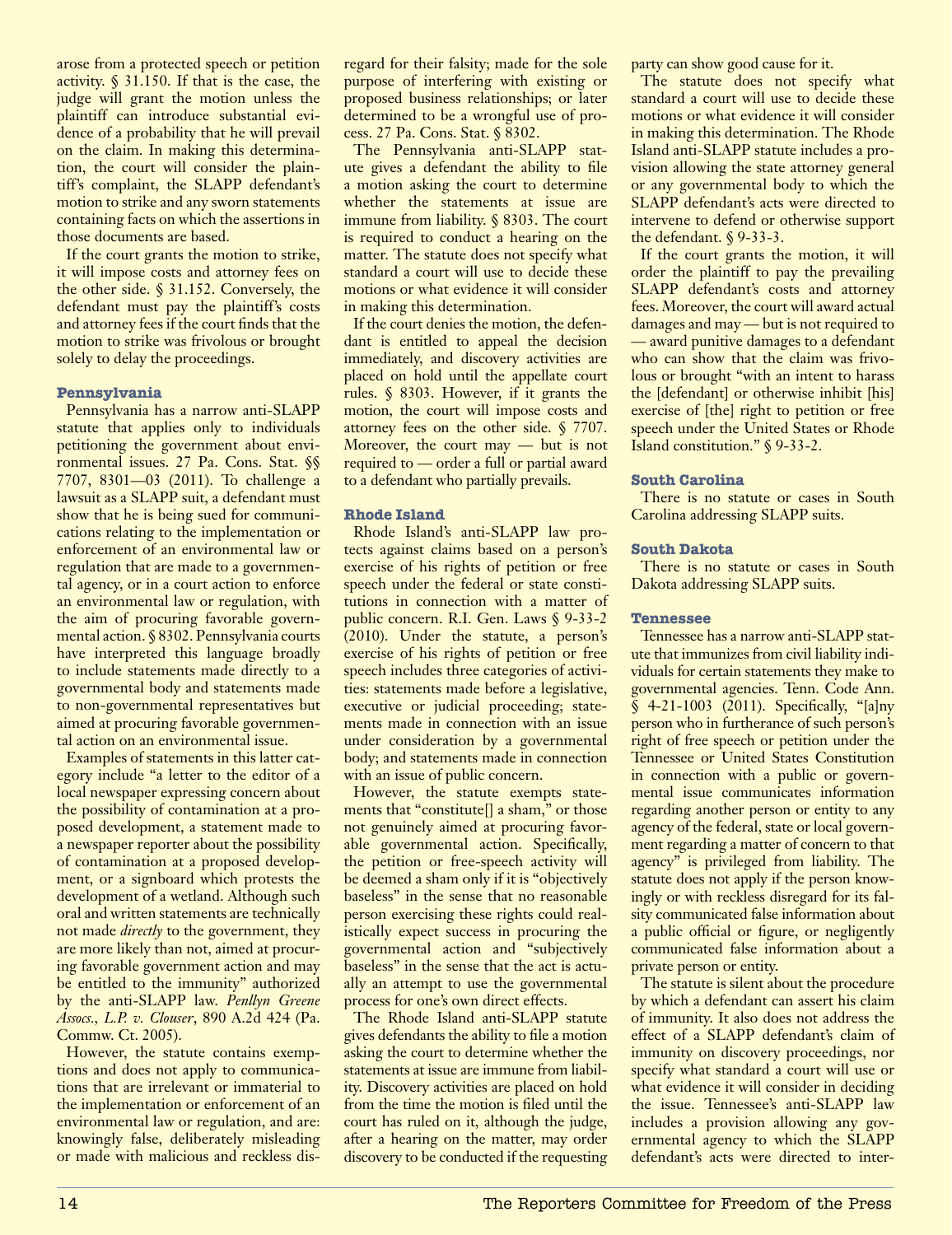vene to defend a suit based on a statement to the agency. § 4-21-1004.

If the SLAPP defendant prevails on his immunity defense, the court will impose costs and attorney fees on the other side. § 4-21-1003. It will also award attorney fees and costs to a governmental agency that intervened and prevailed. § 4-21- 1004. Conversely, the agency must pay the plaintiff's costs and attorney fees if it cannot establish that the statements were immune. The statute does not state whether a losing SLAPP defendant must pay anything to the opposing party.

# **Texas**

The Texas Citizens Participation Act, which went into effect June 17, 2011, provides a remedy against lawsuits based on statements, made or submitted in any form or medium, in connection with the defendant's rights of association, free speech or petition. The act broadly defines these rights. Right of association means communication between individuals "who join together to collectively express, promote, pursue, or defend common interests." Right of free speech means communication made in connection with a matter of public concern. Right of petition means a wide range of communications relating to governmental proceedings or issues under consideration by governmental bodies. A matter of public concern is also broadly defined to encompass the topics of health and safety, environmental, economic and community well-being, the government, public officials and public figures and goods, products or services in the marketplace.

The act gives defendants the ability to file a motion to dismiss claims that infringe the exercise of these constitutional rights. The court must hear the motion within 30 days of its filing, unless the docket is overbooked, and rule on it within 30 days of the hearing. If it fails to decide within 30 days of the hearing, the motion is deemed to have been denied, and the defendant is entitled to seek expedited review in the appellate court. Discovery activities are placed on hold from the time the motion is filed until the judge has ruled on it, although the court, at the request of a party or on its own, may order "specified and limited discovery relevant to the motion" to be conducted if the requesting party can show good cause for it.

In ruling on the motion to dismiss, a Texas court will first determine whether the defendant established that, more likely than not, the lawsuit arose from a protected association, free speech or petition activity. If that is the case, the judge will grant the motion unless the plaintiff can establish by "clear and specific" evidence, a higher standard than the "more likely than not" one required of the defendant, that the claim is likely to succeed on its merits. In making this determination, a Texas court will consider the plaintiff's complaint, the SLAPP defendant's motion to dismiss and any sworn statements containing facts on which the assertions in those documents are based.

If the court grants the motion to dismiss, it will impose costs, attorney fees "and other expenses . . . as justice and equity may require" on the other party. Moreover, the court must sanction the plaintiff "as the court determines sufficient to deter [him] from bringing similar actions." Conversely, if the court finds that the motion to dismiss was frivolous or brought solely to delay the proceedings, it may — but is not required to — order the defendant to pay the plaintiff's costs and attorney fees. Either party is entitled to expedited review of the court's decision on the motion to dismiss.

# **Utah**

The Utah anti-SLAPP law protects defendants who believe they have been sued primarily for their participation in the process of government and as a means of harassment. Utah Code Ann. § 78B-6-1403 (2011). Process of government is defined as "the mechanisms and procedures by which the legislative and executive branches of government make decisions, and the activities leading up to the decisions, including the exercise by a citizen of the right to influence those decisions under the First Amendment to the U.S. Constitution." § 78B-6-1402.

The state's highest court has interpreted this definition narrowly. In reversing a trial court's order that the anti-SLAPP statute barred a defamation claim against a small-town newspaper and its publisher for a political editorial published during an election campaign and disagreeing with the plaintiff's position in an earlier political advertisement, the Utah Supreme Court emphasized that the state Legislature specifically fashioned the anti-SLAPP statute "to link its applicability to the context in which the action in question took place: participating in the process of government by exercising the right to influence legislative and executive decisions." *Jacob v. Bezzant*, 212 P.3d 535 (Utah 2009). An election does not involve such participation, but rather "reflects citizen decision making in the process of government as distinguished from executive and legislative decision making," the court said.

Useful factors to consider in determining

whether speech was an exercise of the right to influence legislative or executive decision making are "whether the speech contained express or implied intent to influence the decision-maker, whether a decision-maker was aware of the speech, whether the decision-maker was in the process of making a decision when the speech was made, or whether the decision-maker considered the speech when making the decision." In applying these criteria, the court observed that the newspaper's election editorial did not "expressly request that the executive or legislative branch of [the city] government take any action. Nor c[ould] it be read to impliedly request that government decision-makers act."

Moreover, the record indicated that the decision makers were not considering whether to change the long-standing policy addressed in the editorial, the topic was not even up for discussion or decision during the relevant time period, and the city mayor testified that he was unaware of the editorial when he assumed the position. Accordingly, the court held that because the editorial merely "provided information useful to voters in choosing whom to vote for," the anti-SLAPP statute did not apply.

An individual who is improperly sued for participating in the process of government may file a motion asking the court to enter judgment in his favor, which the court must hear and decide "as expeditiously as possible." Utah Code Ann. § 78B-6-1404. The defendant is entitled to seek immediate review in the appellate court if the trial court fails to rule on the motion in an expedited fashion, although the statute does not define "expedited." Discovery activities are placed on hold from the time the motion is filed until the court has ruled on it unless the court orders otherwise.

In ruling on the defendant's motion, a Utah court will consider the defendant's sworn statement "detailing his belief that the action is designed to prevent, interfere with, or chill public participation in the process of government, and specifying in detail the conduct asserted to be the participation in the process of government believed to give rise to the complaint." § 78B-6-1403. If the judge finds that the defendant established by clear and convincing evidence "that the primary reason for the filing of the complaint was to interfere with the first amendment right of the defendant," he will grant the motion. § 78B-6-1404. Utah's anti-SLAPP statute includes a provision allowing the state attorney general or any governmental body to which the SLAPP defendant's acts were directed to intervene to defend or otherwise support the defendant.